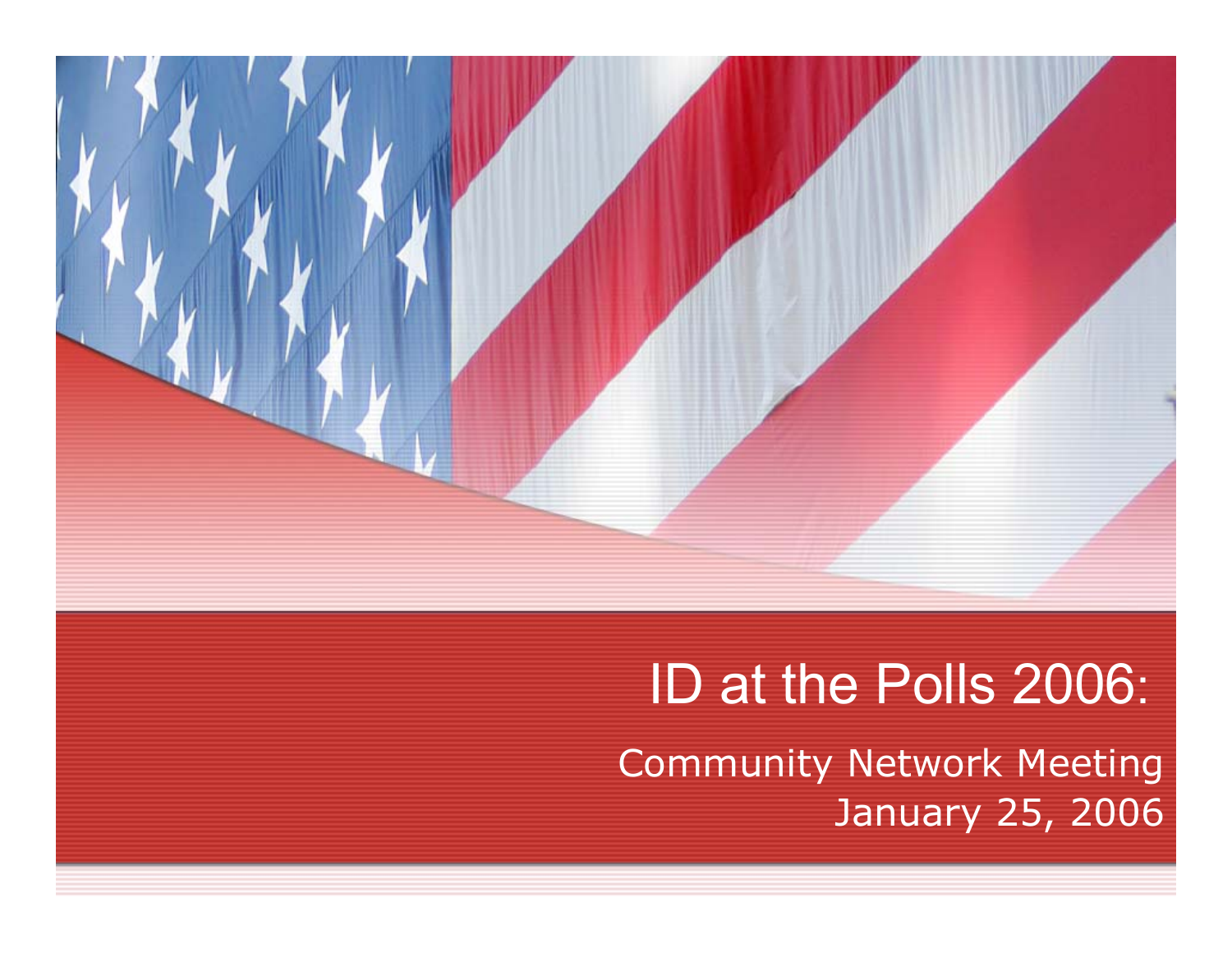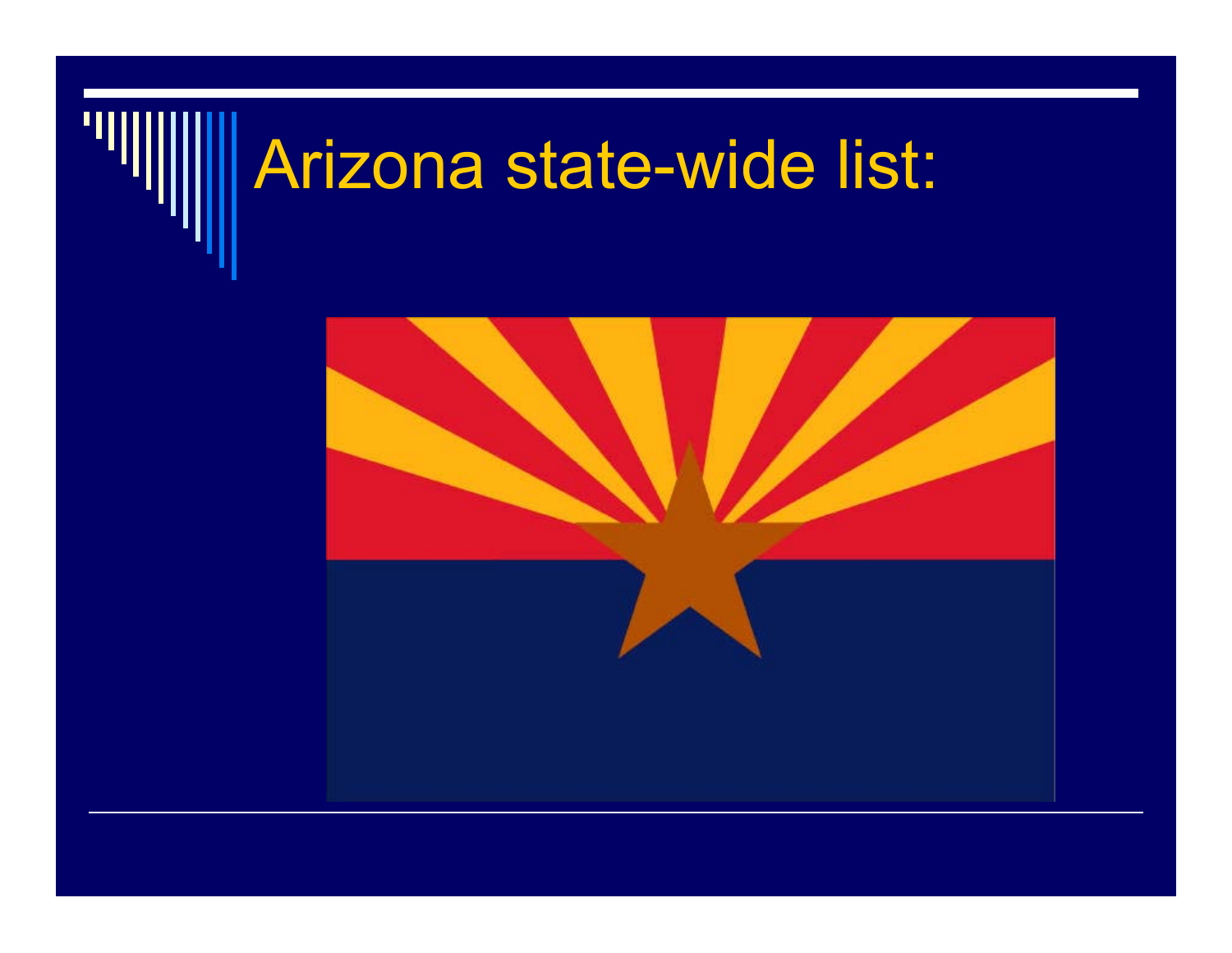LIST ONE: ONE REQUIRED Photo ID Options Bearing Name & Address □ Valid Arizona drivers license *or*□ Valid Arizona non-operating identification *or* $\Box$  Tribal enrollment card or other form of tribal identification*or* Valid United States federal, state, or local government issued identification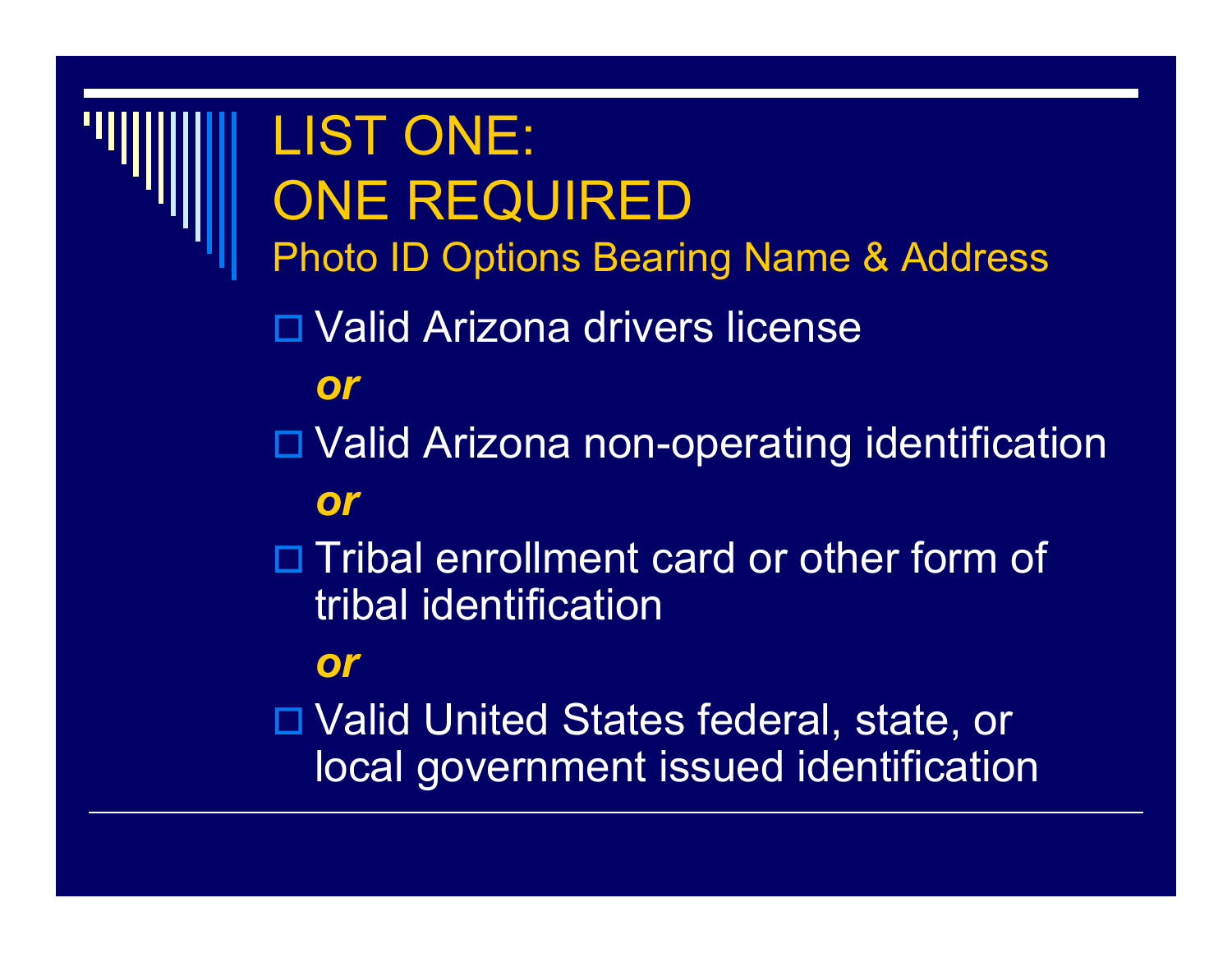

- $\Box$  If the voter provides a valid photo ID off of LIST ONE, they are in the Signature Roster, and the addresses match, they will be given a standard ballot.
- $\Box$  If the voter provides a valid photo ID off of LIST ONE and they are NOT in the Signature Roster they will be given a Provisional Ballot once it is determined they are in the correct polling place. The voter *will not* have to return.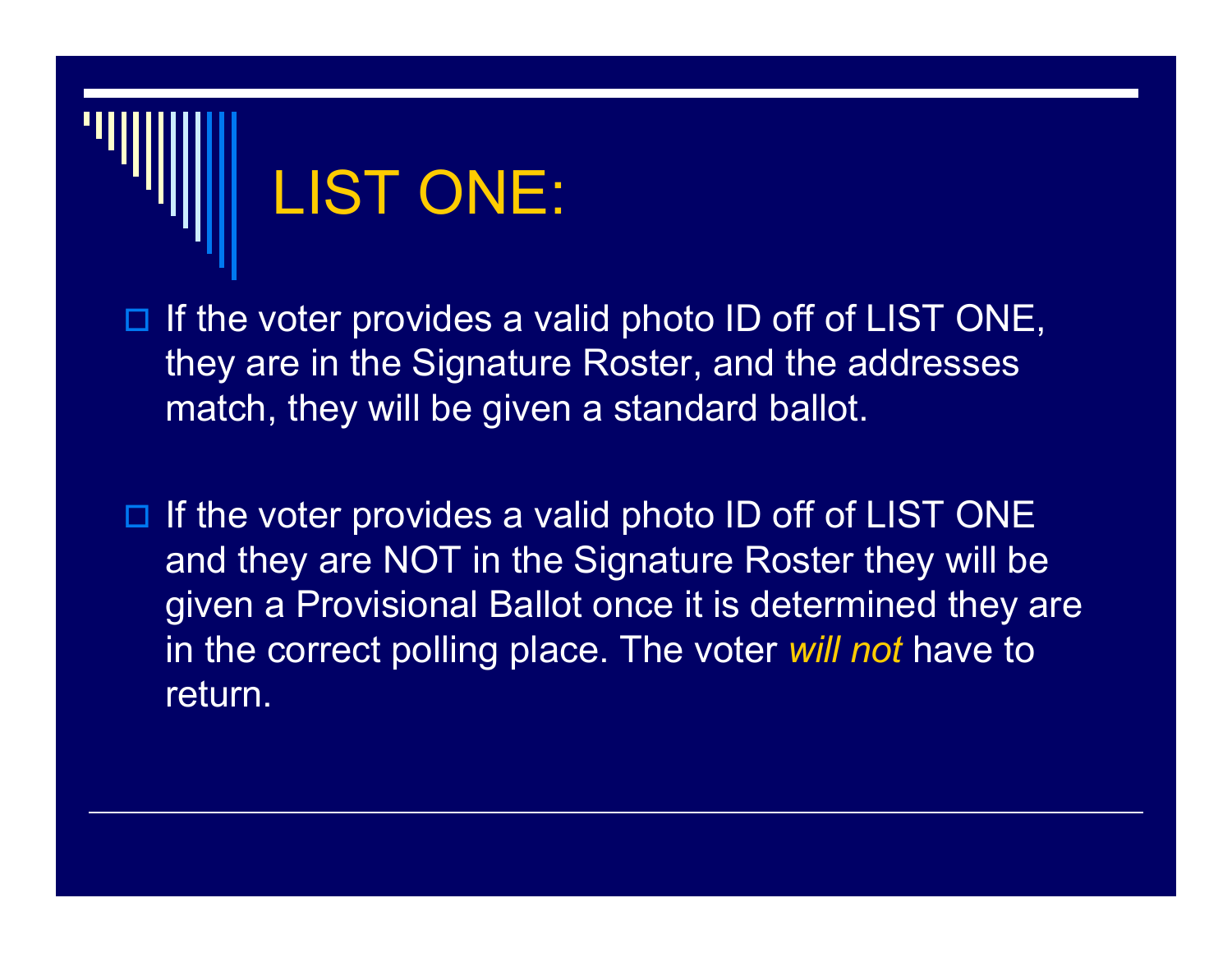### LIST TWO: TWO REQUIRED Non-Photo ID Options Bearing Name & Address

□ Valid Arizona vehicle registration Vehicle insurance card □ Indian census card □ Tribal enrollment card or other form of tribal identification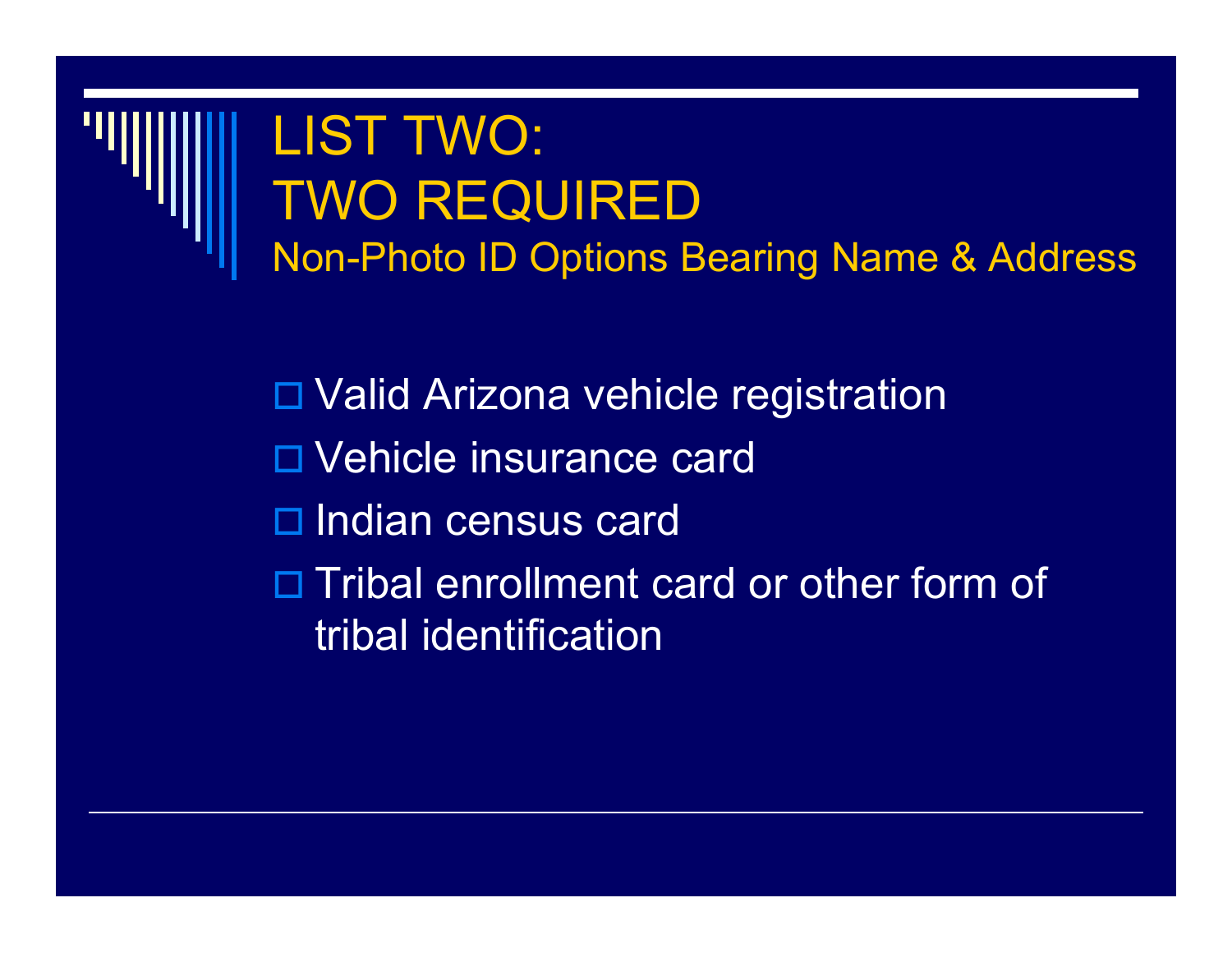### LIST TWO: TWO REQUIRED Non-Photo ID Options Bearing Name & Address

 $\blacksquare$  Utility Bill of the elector dated within 90 days of the date of the election. Utility bill may be for:

- ш **Electric**
- $\mathbb{R}^2$ **Gas**
- Water
- Solid waste
- Sewer
- **Telephone**
- Cellular phone
- $\mathbb{R}^2$ Cable television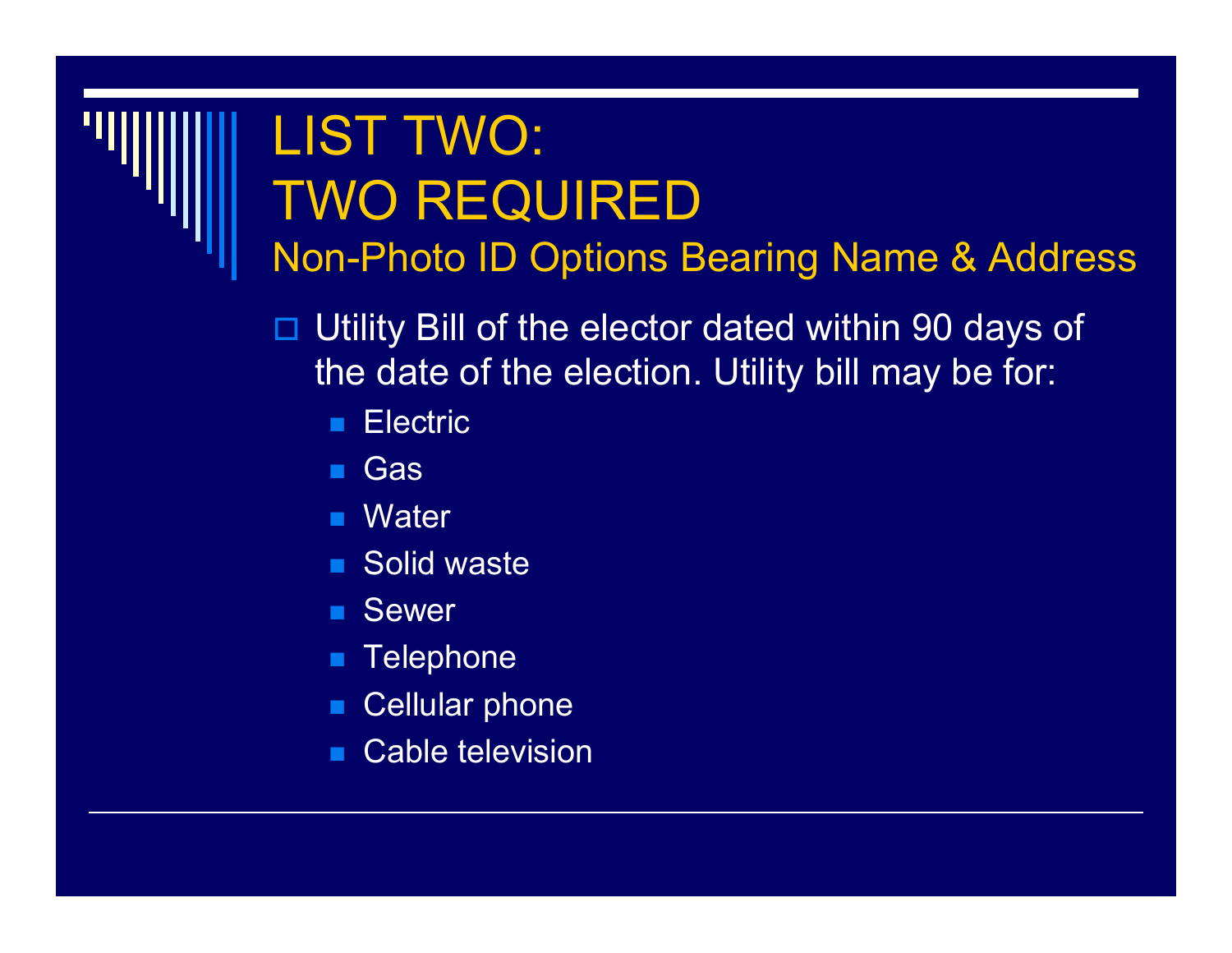

□ Bank or credit union statement dated within 90 days of the date of the election.

- □ Property tax statement of the elector's residence
- □ Valid United States federal, state, or local government issued identification
- □ Voter registration card or Recorder's certificate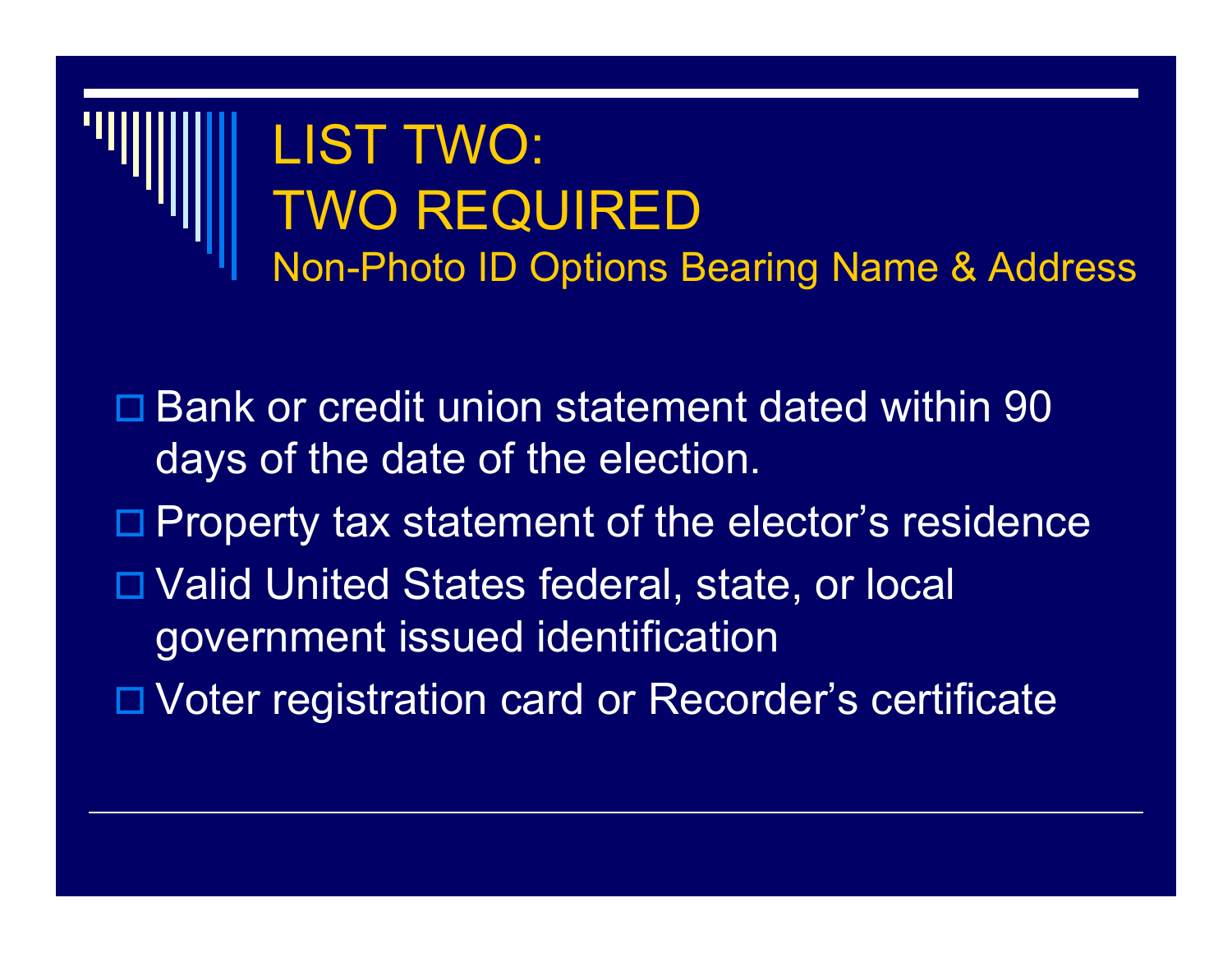### LIST TWO: TWO REQUIRED Non-Photo ID Options Bearing Name & Address

**□ Other forms of identification not on this** list must be deemed acceptable by the county election official in charge of elections and must establish the identity of the elector in accordance with the requirements of A.R.S. § 16-579(A).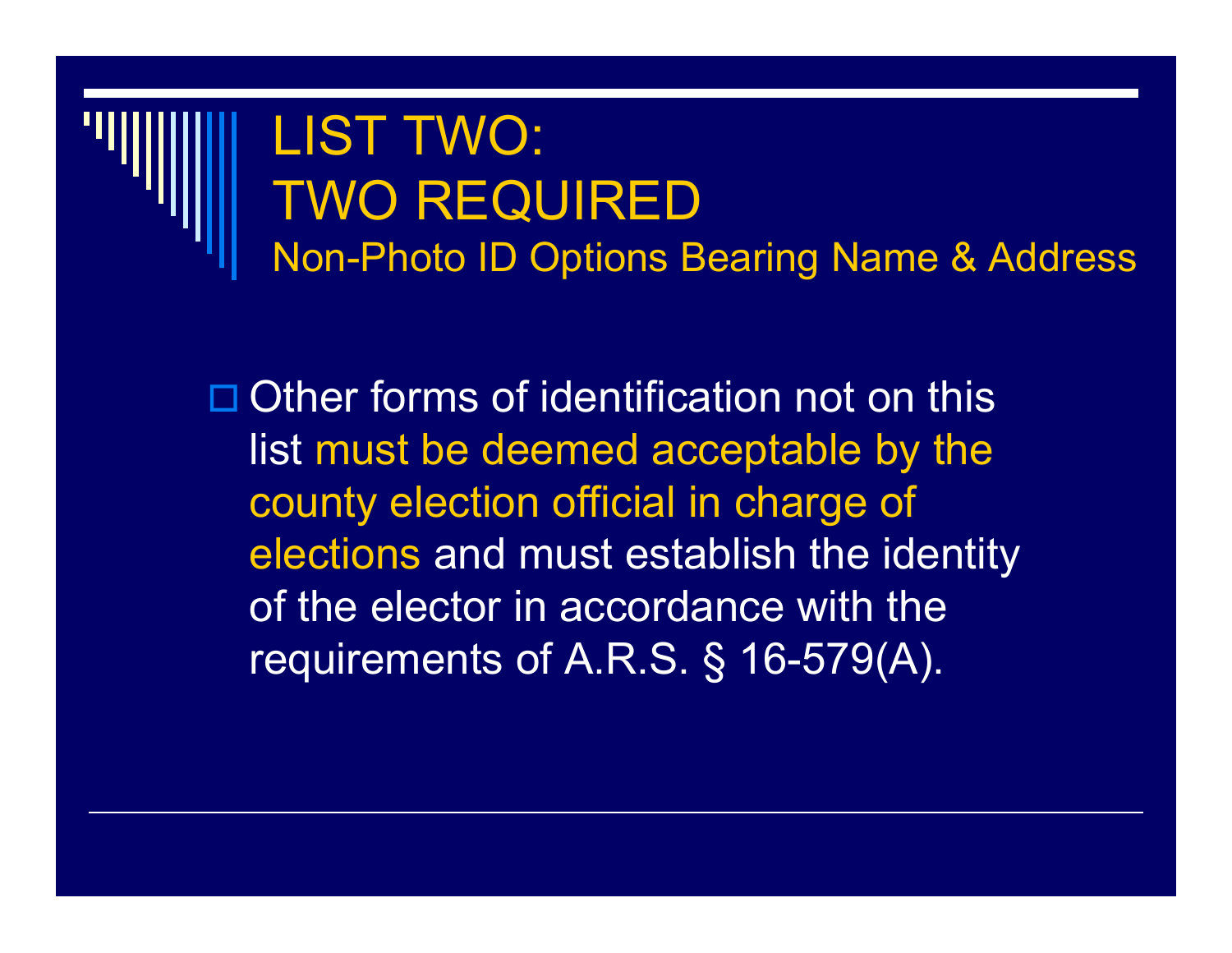# What are we accepting locally?

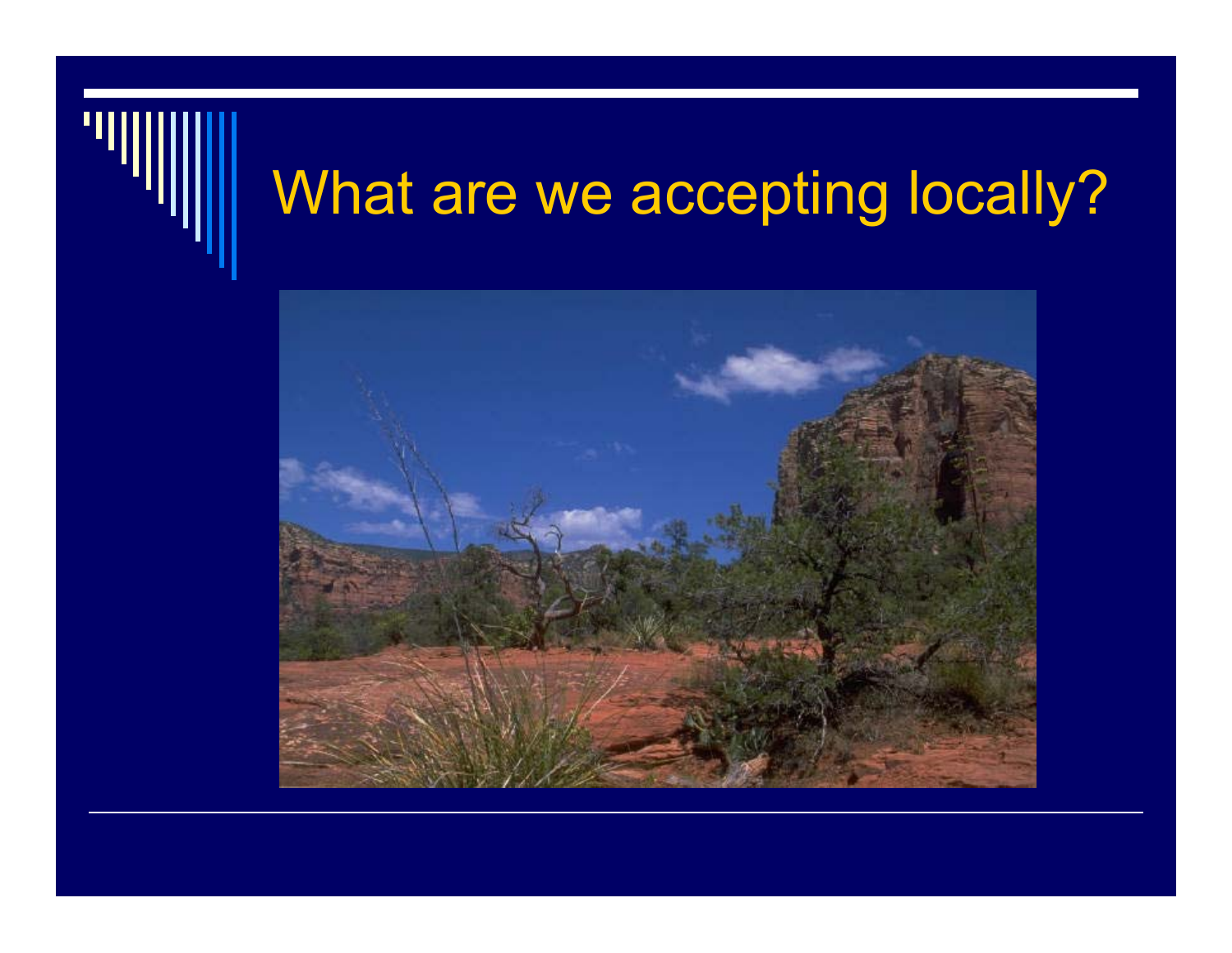

- □ Any "Official Election Mailing" bearing the Voter's name and address:
	- Publicity Pamphlet addressed to individual voter (not household)
	- Yellow Polling Place Notification Card addressed to individual voter (not household)
	- Sample Ballot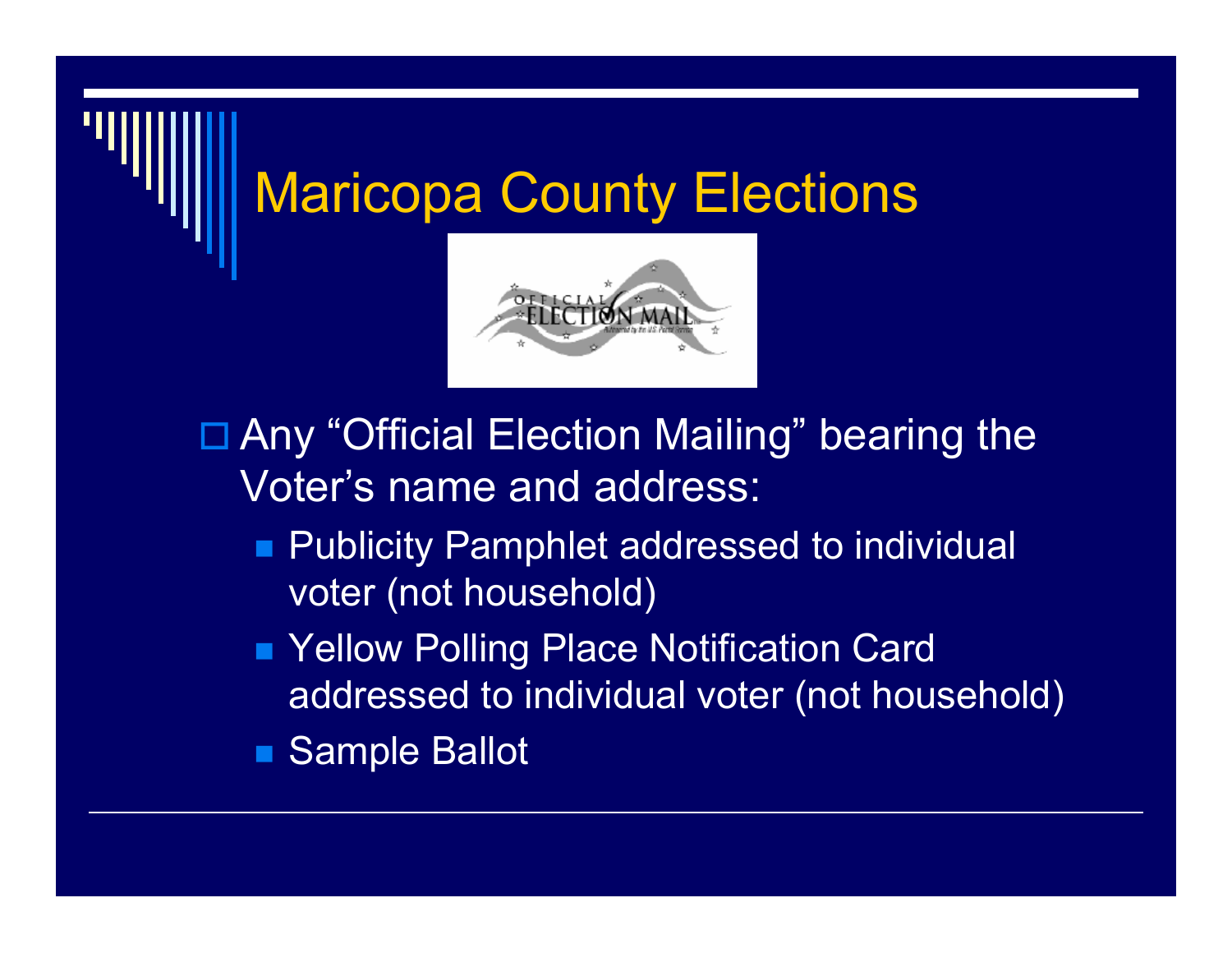

**MARICOPA COUNTY RECORDER ELECTIONS** 111 S 3RD AVE STE 102 PHOENIX AZ 85003-2294

### **RETURN SERVICE REQUESTED**

OFFICIAL ELECTION MATERIALS / MATERIALES OFICIAL DE LA ELECCIÓN

### YOUR POLLING PLACE FOR THE **FOLLOWING ELECTION IS:**

Buckeve Rd N ã 5th Ave ł Lower Buckeye Rd FIRST SOUTHERN BAPTIST CHURCH/GLENDALE 7435 W LOWER BUCKEYE RD MEDIA ROOM ELECTION: AVONDALE SCHOOL DISTRICT NO.44

SU LUGAR DE VOTACIÓN PARA

LA ELECCIÓN SIGUIENTE ES:

ELECTION DATE: NOVEMBER 8,2005

ELECTION CPC#: 5890

YOUR POLLING PLACE MAY HAVE CHANGED. USE THE ABOVE LOCATION TO VOTE ON ELECTION DAY - Polling Place hours are 6 a.m to 7 p.m. For more information, call 602-506-1511 or 602-506-2348 (TDD). Information is also available on the Internet at: WWW.RECORDER.MARICOPA.GOV

SU LUGAR DE VOTACIÓN PUDO HABER CAMBIADO, UTILIZA LA LOCALIZACIÓN ANTEDICHA PARA VOTAR EL DÍA DE ELECCIÓN -Las horas del Lugar de Votación son 6 a.m. a las 7 p.m. Para más información. Ilame al 602-506-1511 o 602-506-2348 (TDD). Más información está disponible en el sito electrónico al: WWW.RECORDER.MARICOPA.GOV

NOTICE: Every qualified elector is required to show proof of identity at the polling place before receiving a ballot.

AVISO: Todos los electores con derecho deben enseñar prueba de identificación en el lugar de votación antes de recibir una boleta.



**PRESORTED FIRST-CLASS MAIL** U.S. POSTAGE PAID PHOENIX, ARIZONA PERMIT NO. 3615

Bring This Card to the Polls as one of the Forms of ID from LIST #2 Traer a las urnas como prueba de una forma de identificación de la lista #2

SEE OTHER SIDE / VER OTRO LADO



<u> Timba ka matsayin ka matsayin ka matsayin ka matsayin ka matsayin ka matsayin ka matsayin ka matsayin ka matsayin ka matsayin ka matsayin ka matsayin ka matsayin ka matsayin ka matsayin ka matsayin ka matsayin ka matsayi</u> 1234567

\*\*\*AZCV001 123XX45 PHX000

JOHN ALLEN DOE 8975 W ANOTHER ST APT 123 PHOENIX AZ 85040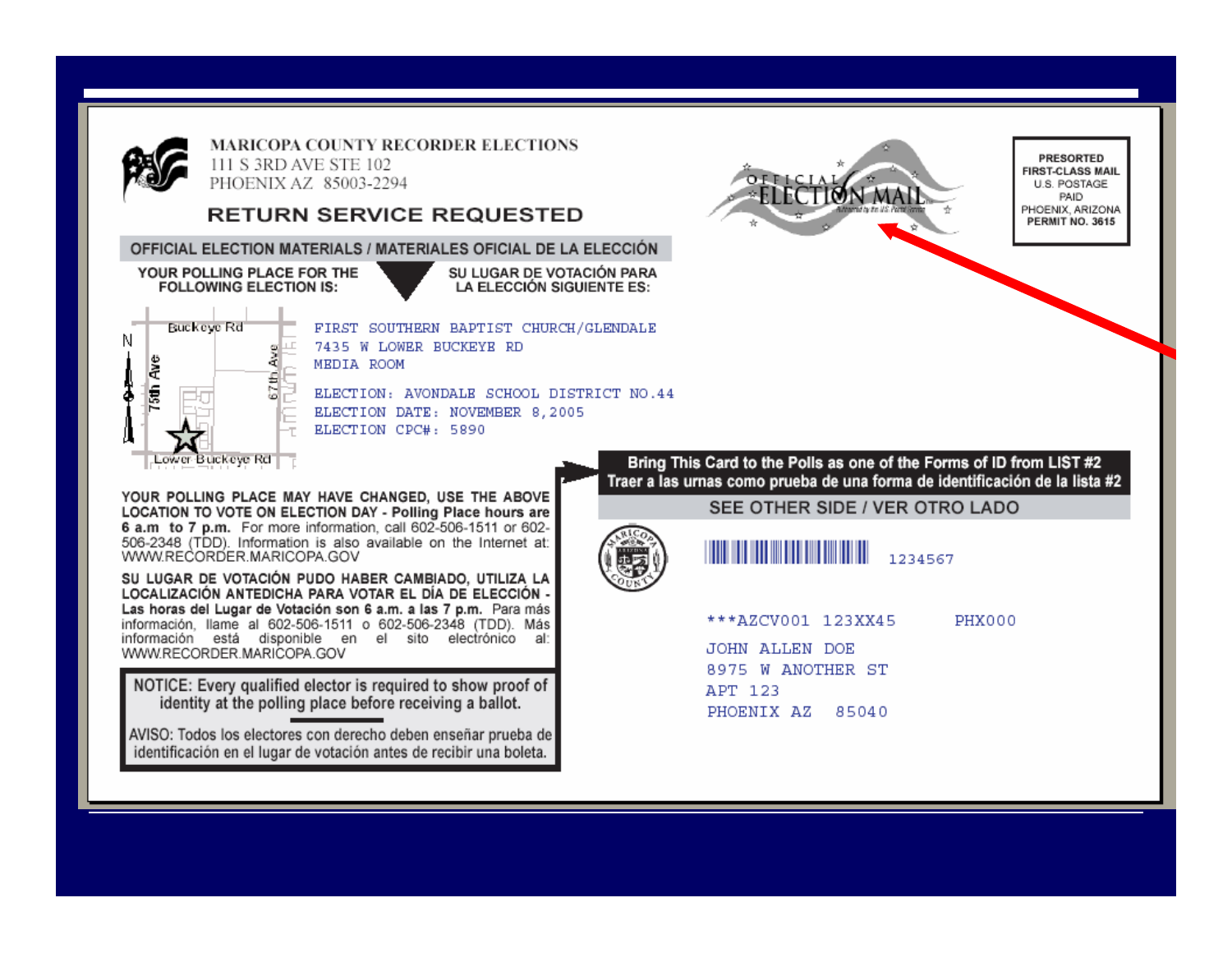|                                                                                                                                                                                                                                                                                                                                                                                                                                                                                                                                                                                                                                                                                                                                                                                                                                                                                                                                                                                                                           | IDENTIFICATION AT THE POLLS INFORMATION / INFORMACIÓN DE IDENTIFICACIÓN EN LAS URNAS                                                                                                                                                                                                                                                                                                                                                                                                                                                                                                                                                                                                                                                                                                                                                                                                                                                                                                                                                                                                                                                         |
|---------------------------------------------------------------------------------------------------------------------------------------------------------------------------------------------------------------------------------------------------------------------------------------------------------------------------------------------------------------------------------------------------------------------------------------------------------------------------------------------------------------------------------------------------------------------------------------------------------------------------------------------------------------------------------------------------------------------------------------------------------------------------------------------------------------------------------------------------------------------------------------------------------------------------------------------------------------------------------------------------------------------------|----------------------------------------------------------------------------------------------------------------------------------------------------------------------------------------------------------------------------------------------------------------------------------------------------------------------------------------------------------------------------------------------------------------------------------------------------------------------------------------------------------------------------------------------------------------------------------------------------------------------------------------------------------------------------------------------------------------------------------------------------------------------------------------------------------------------------------------------------------------------------------------------------------------------------------------------------------------------------------------------------------------------------------------------------------------------------------------------------------------------------------------------|
| Every qualified elector is required to show proof of identity at<br>the polling place before receiving a ballot. The elector shall<br>announce his/her name and place of residence to the election official<br>and present one form of identification from List #1 that bears the<br>name, address, and photograph of the elector OR two different forms<br>of identification from List #2 that bear the name and address of the<br>elector. [A.R.S. § 16-579(A)]<br>An elector who does not provide one form of identification from List<br>#1 that bears the name, address, and photograph of the elector $OR$<br>two different forms of identification from List #2 that bear the name<br>and address of the elector shall not be issued a regular ballot, but<br>shall receive a provisional ballot and will have five (5) days after a<br>Federal General election and three (3) days after any other election<br>to provide sufficient ID to the County Recorder in order for their<br>provisional ballot to count. | LIST# 1 - Sufficient Photo ID (including name and address):<br>• Valid Arizona driver license or non-operating identification<br>. Tribal enrollment card or other form of tribal identification<br>• Valid United States federal, state, or local government issued identification<br>LIST# 2 - Sufficient ID without photograph bearing the name and address (two required):<br>. Utility bill of the elector that is dated within 90 days of the date of the election. A utility<br>bill may be for electric, gas, water, solid waste, sewer, telephone, cellular phone, or<br>cable television<br>. Bank or credit union statement that is dated within 90 days of the date of the election<br>· Valid Arizona Vehicle Registration<br>· Indian census card<br>. Property tax statement of the elector's residence<br>. Tribal enrollment card or other form of tribal identification<br>• Vehicle insurance card<br>• Valid United States federal, state, or local government issued identification<br>• Voter Registration Card / Recorder's Certification<br>. Any "Official Election Material" Mailing bearing your name and address |
| Todos los electores con derecho deben enseñar prueba de<br>identificación en el lugar de votación antes de recibir la una<br>boleta. El elector le informará su nombre y lugar de residencia al<br>oficial electoral y presentará una forma de identificación de la Lista<br>#1 que lleve el nombre, la dirección y la foto del elector O dos<br>formas de identificación diferentes de la Lista #2 que lleven el<br>nombre y la dirección del elector. [A.R.S. § 16-579(A)]                                                                                                                                                                                                                                                                                                                                                                                                                                                                                                                                              | LISTA# 1 - Suficiente Identificación de Foto (incluvendo nombre y dirección):<br>· Licencia válida para conducir o sin permiso para conducir de Arizona<br>· Tarjeta de inscripción tribal u otra forma de identificación tribal<br>· Identificación válida emitida por el gobierno federal de los Estados Unidos, gobierno estatal o local<br>LISTA# 2 - Suficiente Identificación sin foto con nombre y dirección (se requieren dos):<br>· Cuenta de servicios públicos del elector con fecha que no sea de más de noventa días antes<br>de la fecha de la elección. Una cuenta de servicios públicos puede ser por electricidad, gas,<br>agua, basura, alcantarillado, teléfono, teléfono celular, o televisión de cable<br>· Estado de cuenta bancaria o de cooperativa de ahorros con fecha que no sea de                                                                                                                                                                                                                                                                                                                               |
| Un elector que no suministre una forma de identificación de la<br>Lista #1 que lleve el nombre, la dirección y la foto del elector O<br>dos formas de identificación diferentes de la Lista #2 que lleven el<br>nombre y la dirección del elector no recibirá una boleta regular,<br>sino que recibirá una boleta provisional y tendrá cinco (5) días<br>después de una elección Federal General y tres (3) días después<br>de cualquier otra elección para suministrarle suficiente<br>Identificación al Registro del Condado para que su boleta<br>provisional se incluya en el conteo.                                                                                                                                                                                                                                                                                                                                                                                                                                 | más de 90 días antes de la fecha de la elección<br>• Registro de Vehículo de Arizona Válido<br>· Tarjeta de censo Indígena<br>· Declaración de impuestos de la propiedad de la residencia del elector<br>· Tarjeta de inscripción tribal u otra forma de identificación tribal<br>· Tarjeta de seguro de vehículo<br>· Identificación válida emitida por el gobierno federal de los Estados Unidos, gobierno<br>estatal o local<br>· Tarjeta de Registro del Votante / Certificación del Registro<br>· Cualquier "Material de Elección Oficial" enviado por correo que tenga su nombre y dirección                                                                                                                                                                                                                                                                                                                                                                                                                                                                                                                                           |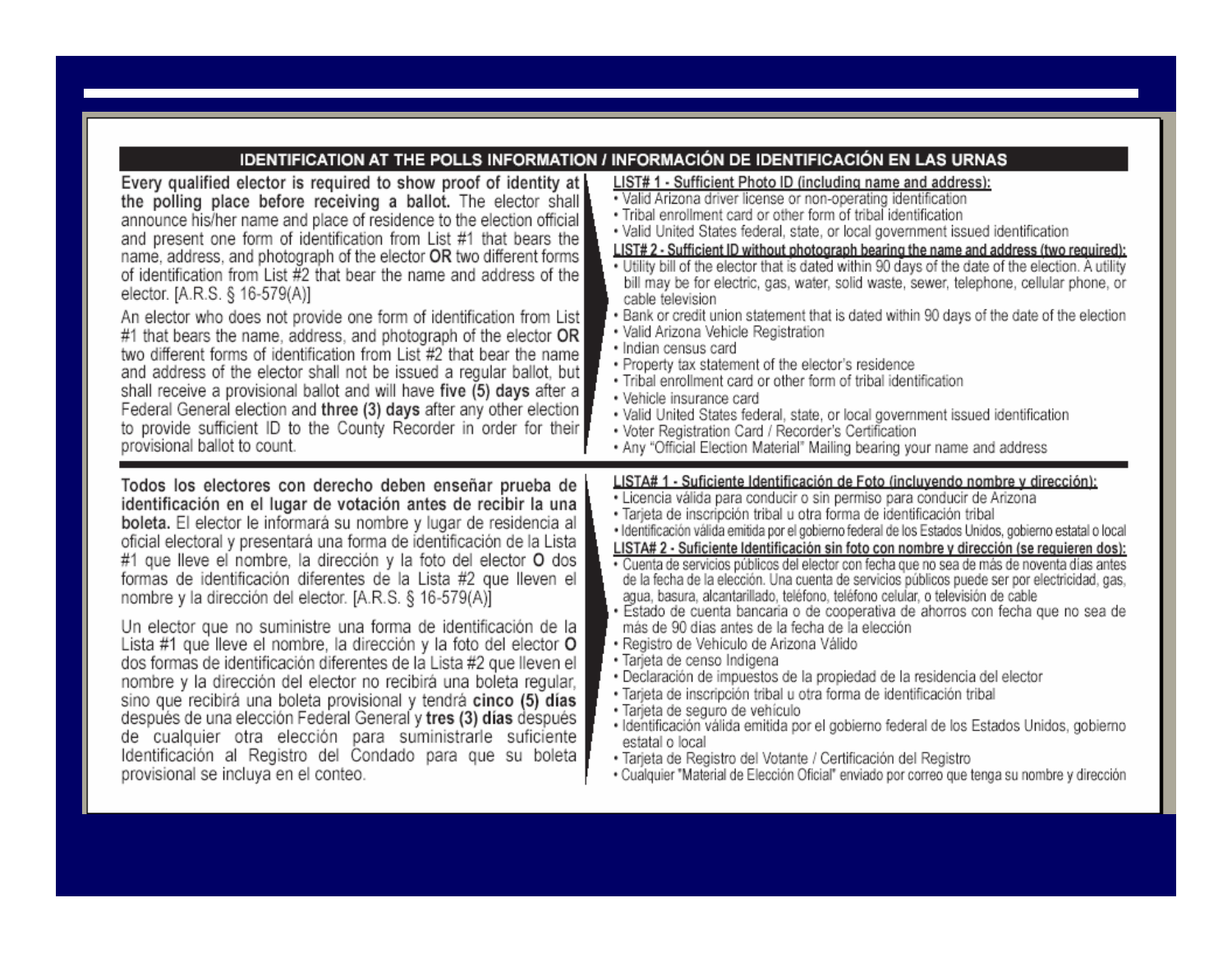

In this way satisfactory identification from List 2 will be provided at no direct cost to the voter: 1) Voter ID Card 2) Official Mailing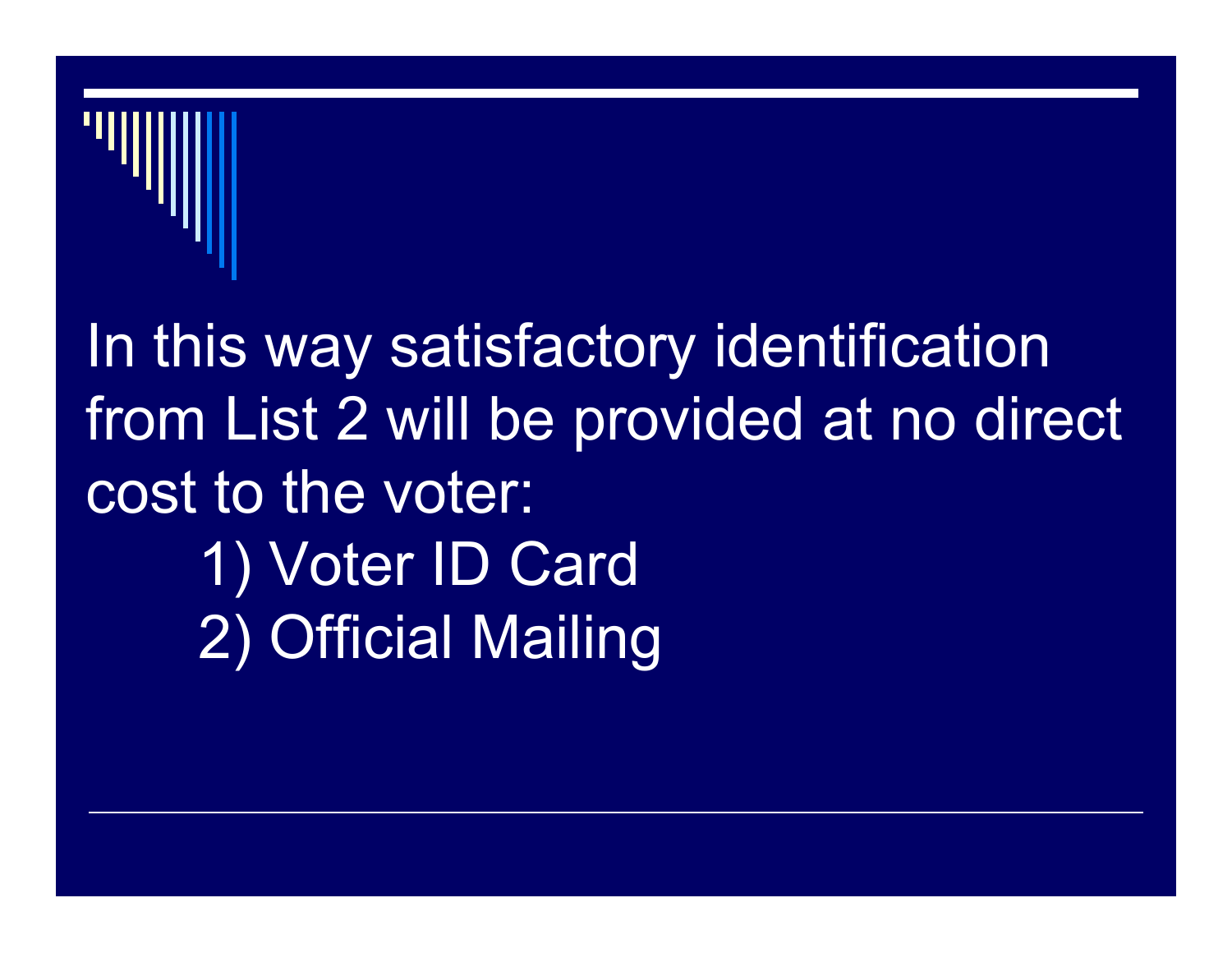

- $\Box$  If the voter provides TWO valid forms of ID off of LIST TWO, they are in the Signature Roster, and the addresses match, they will be given a standard ballot.
- $\Box$  If the voter provides TWO valid forms of ID off of LIST TWO and they are NOT in the Signature Roster they will be given a provisional ballot once it is determined they are in the correct polling place. The voter *will not* have to return.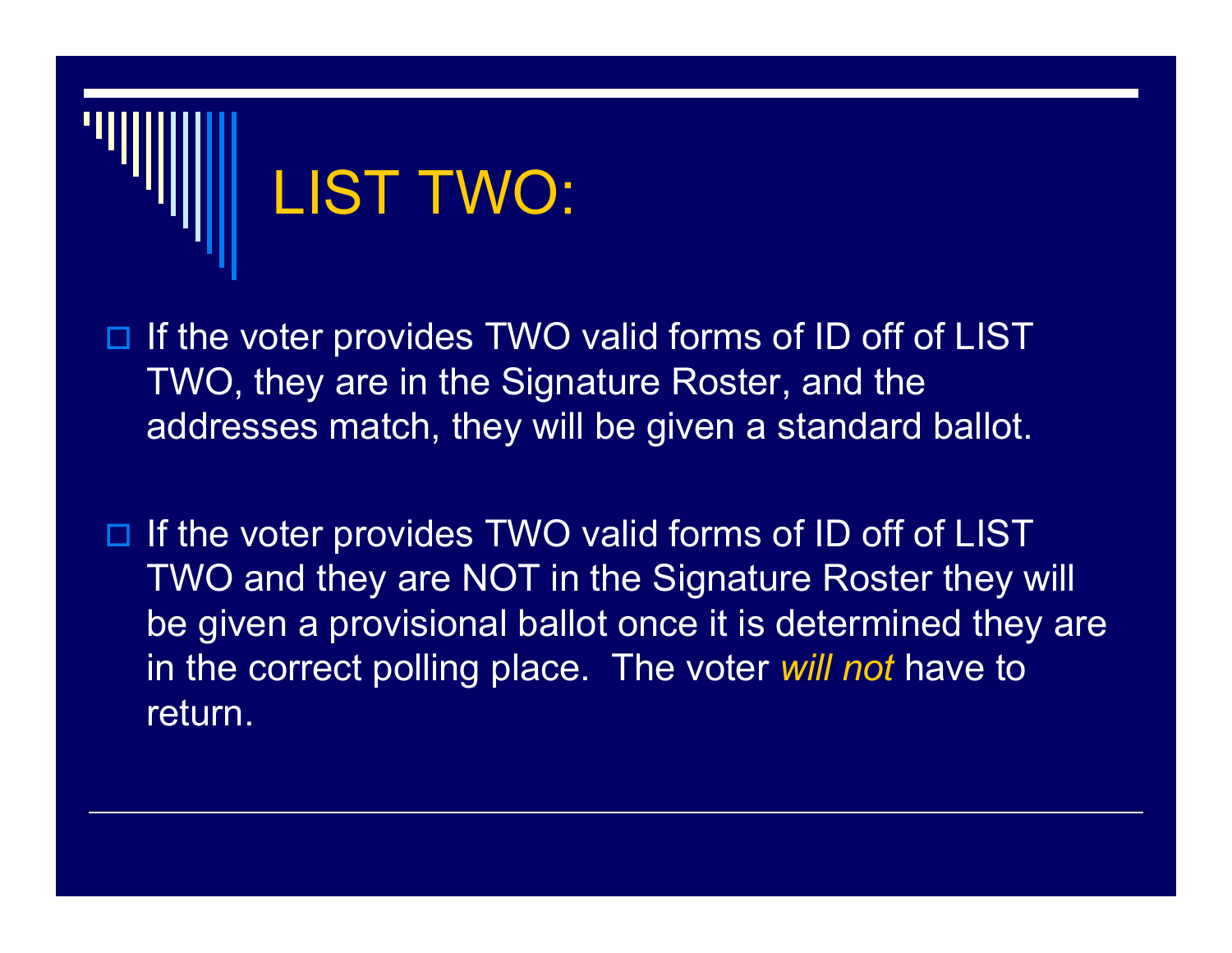

 $\Box$  If the voter has insufficient identification:

- The voter can go home and get ID and return to the polling place.
- They can vote a Provisional ballot but they will still have to provide identification in order for their ballot to be processed.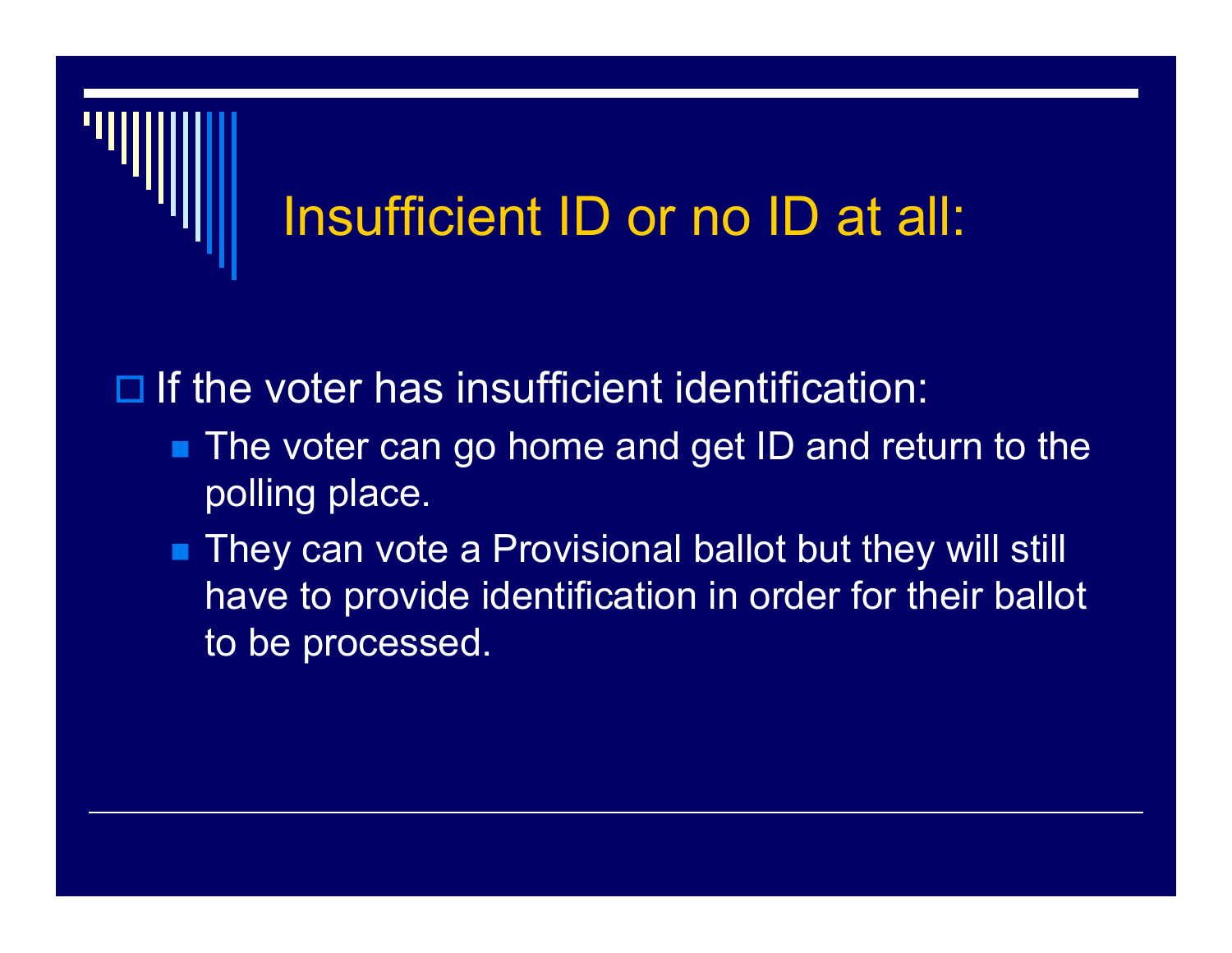### Insufficient ID or no ID at all:

If the voter casts a provisional ballot because they do not provide sufficient ID they will be given a list of valid options:

- They can go home and return with ID as long as the polls are open. (The voter will be given a list to take with them of what is sufficient ID.)
- ■When the voter returns, the Boardworkers will review the ID, fill out a form showing that ID was validated, and insert the form in the Provisional Ballot Box. The form and the ballot will be matched up and the vote processed.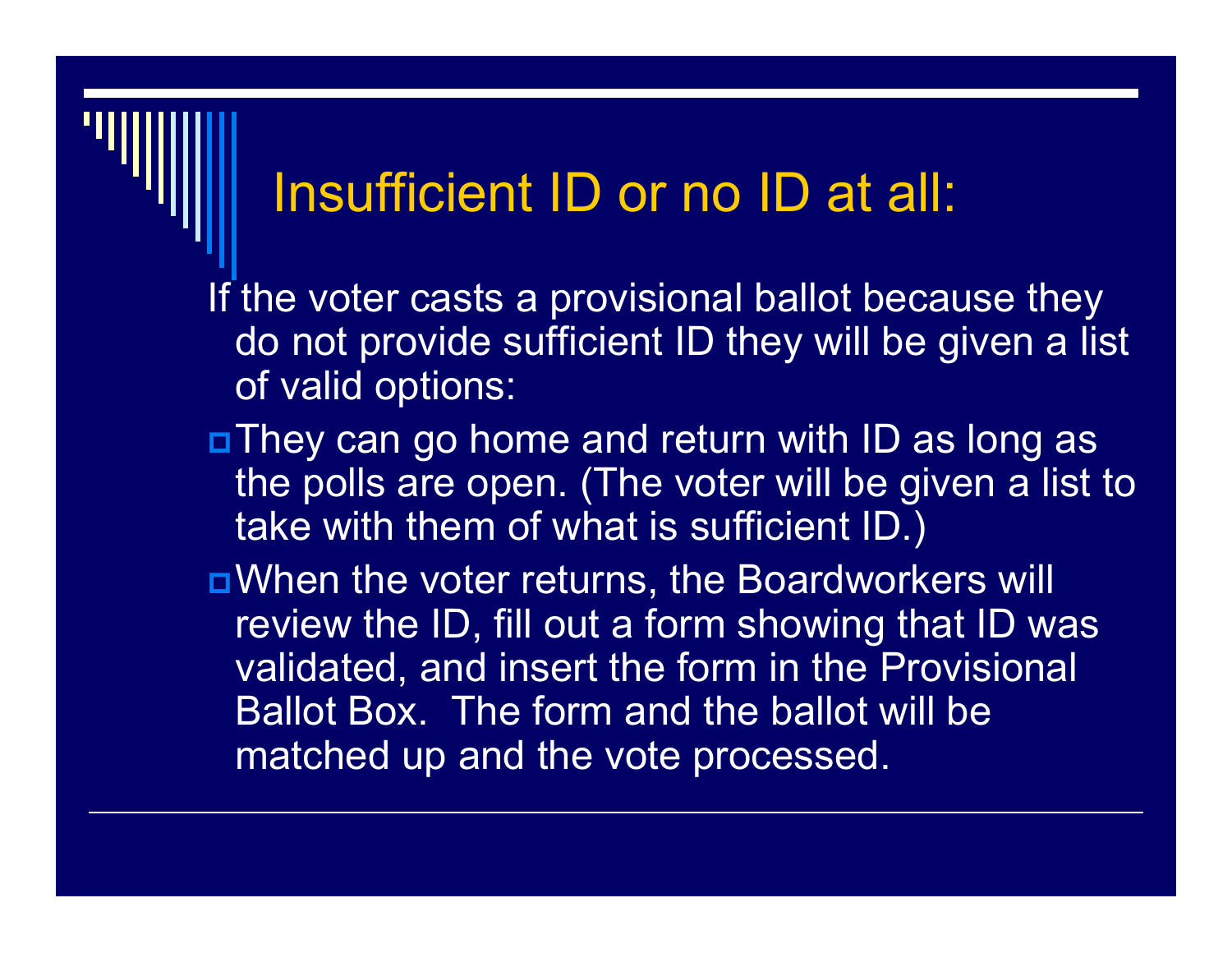### Insufficient ID or no ID at all:

 $\blacksquare$ If the voter does not return to the polls, they can provide sufficient ID for the 3 days following a Jurisdictional Election or 5 days following a Federal General Election. Identification sites will be located:

- At all 3 County Recorder's Offices
- Town & City Clerk's Offices
- **All Early Voting Sites**
- **Other sites are being considered: Libraries, Community** Colleges, etc.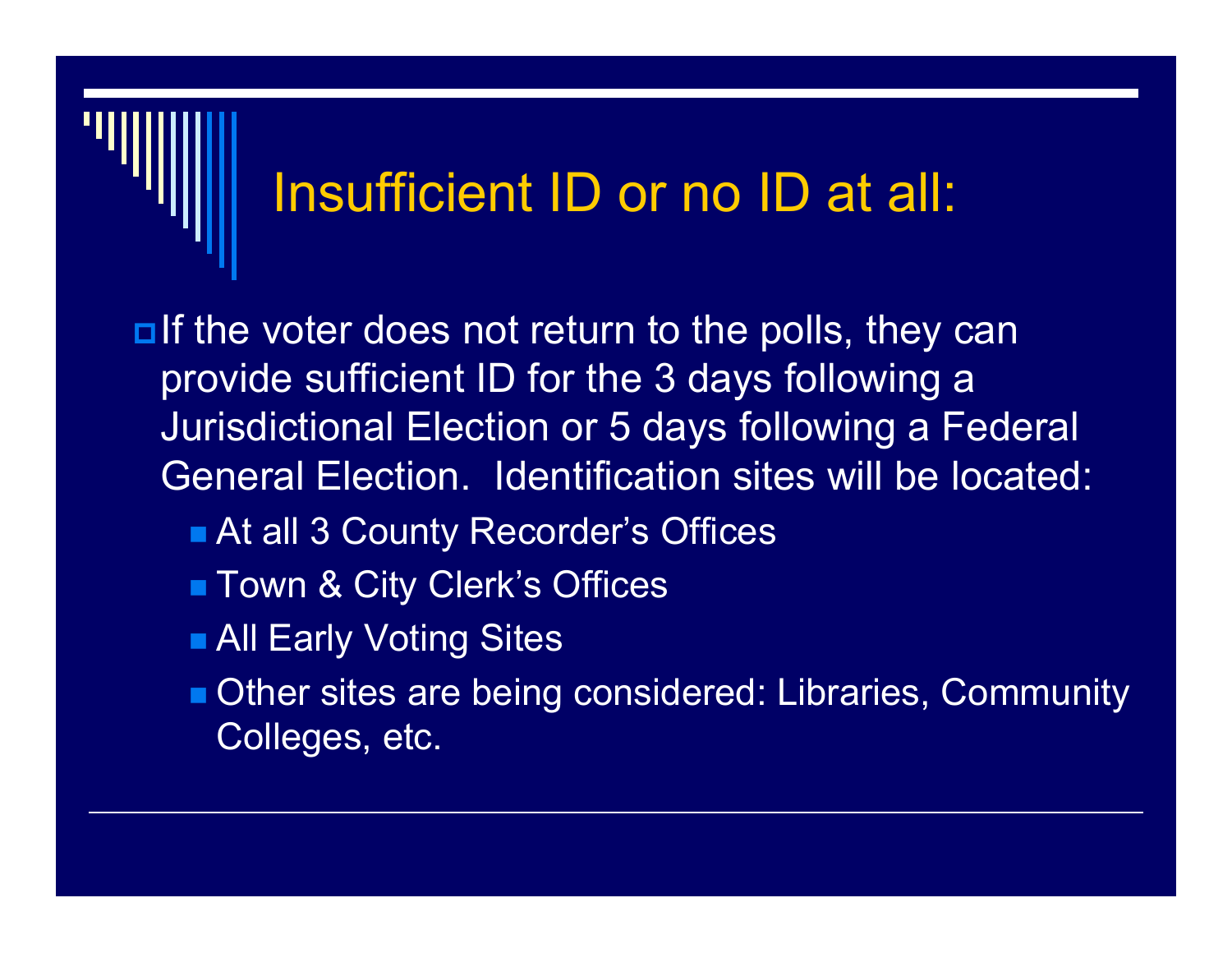## Exception to every rule:

### $\blacksquare$  **Identification Requirement for Native American Electors**

An elector who identifies himself or herself as a member of a federally recognized Native American tribe and who does not provide one form of identification that bears the name, address, and photograph of the elector or two different forms of identification that bear the name and address of the elector shall be issued a provisional ballot upon presenting one form of tribal identification that bears the name of the elector and that reasonably appears to be the same as the signature roster or recorder's certificate.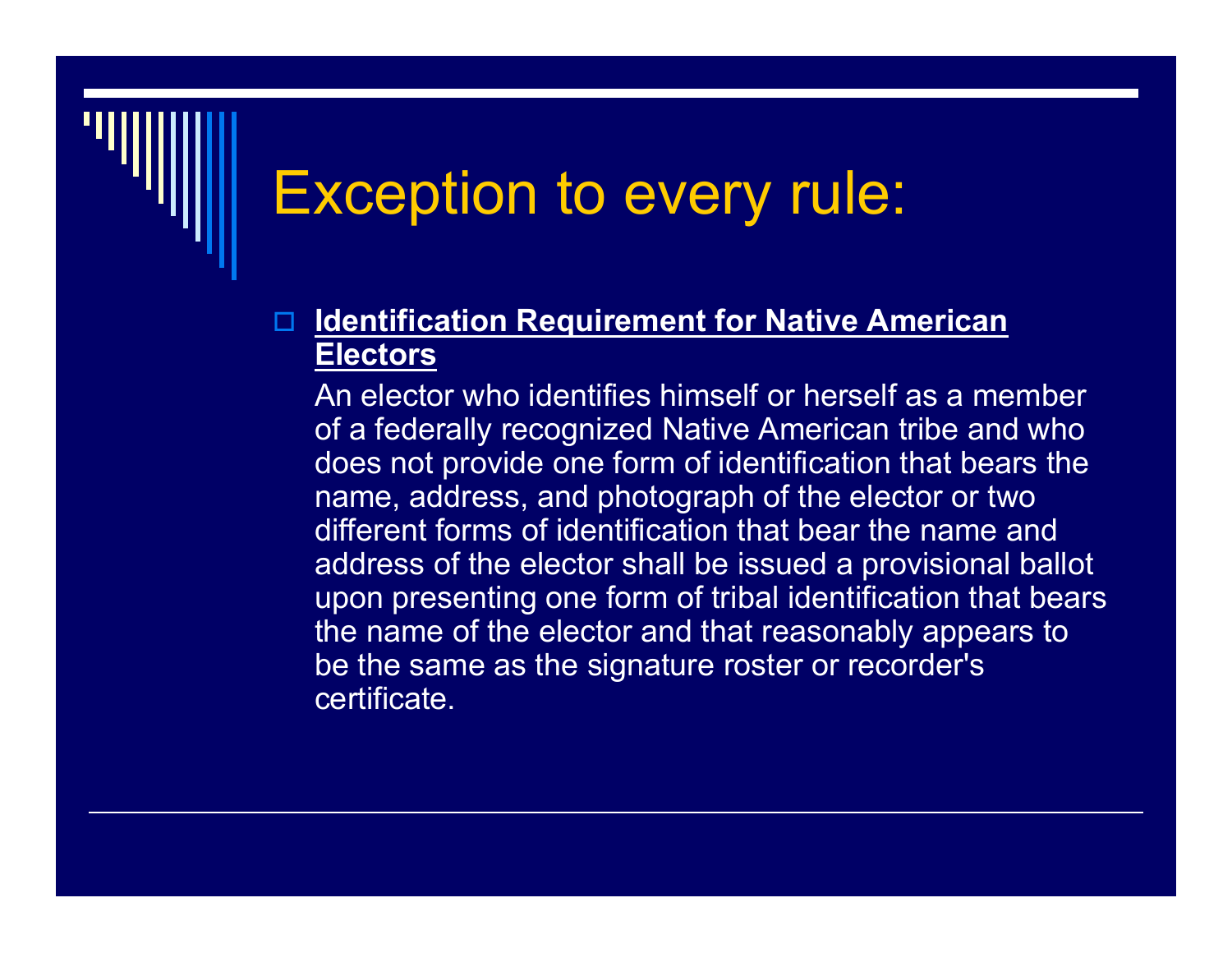

# The Public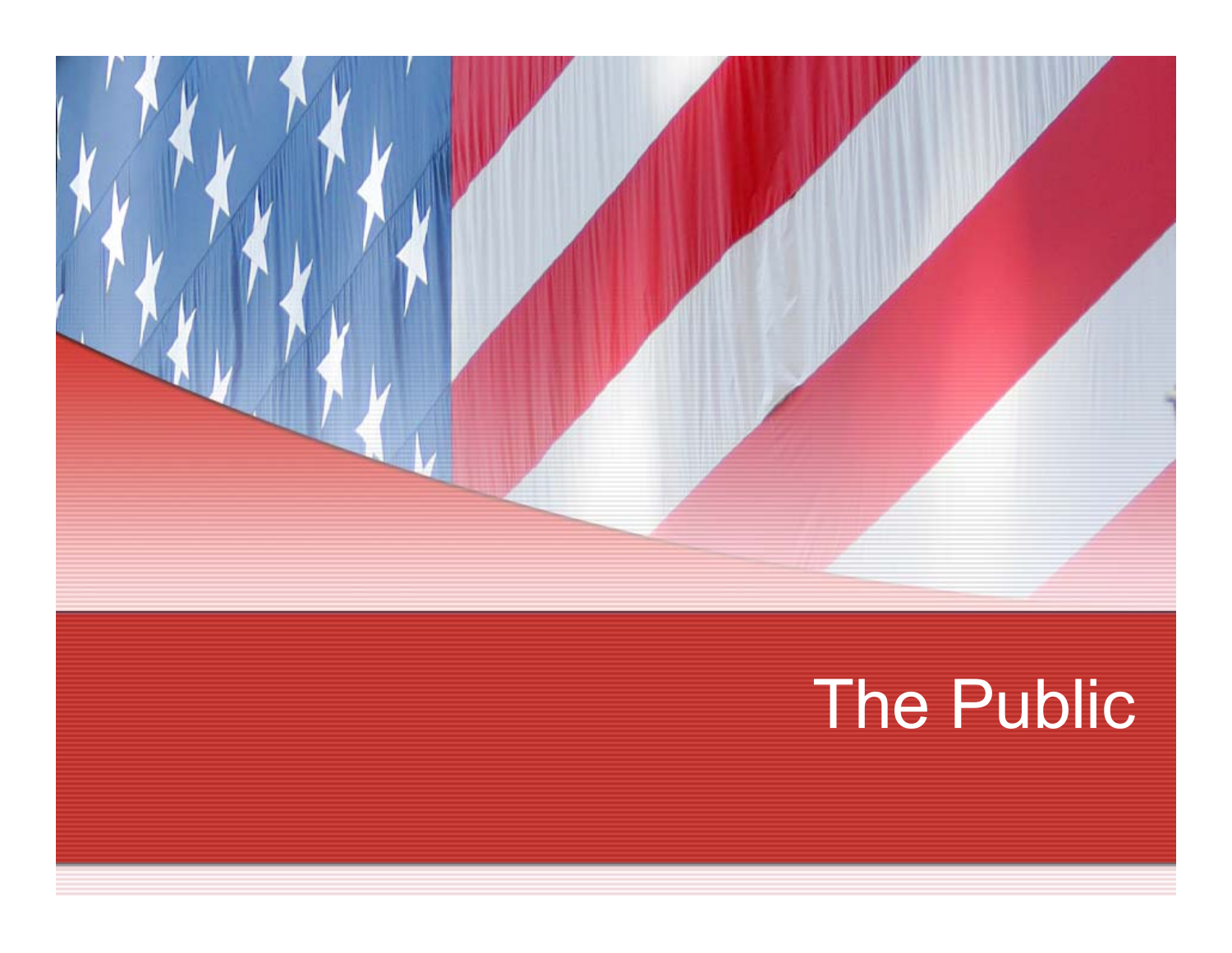## Public Sectors to Consider: How will these procedures impact these communities? How do we reach them?

□ Elderly □ Disabled □ Hispanic / Latino Women □ Native American □ Low Income □ Students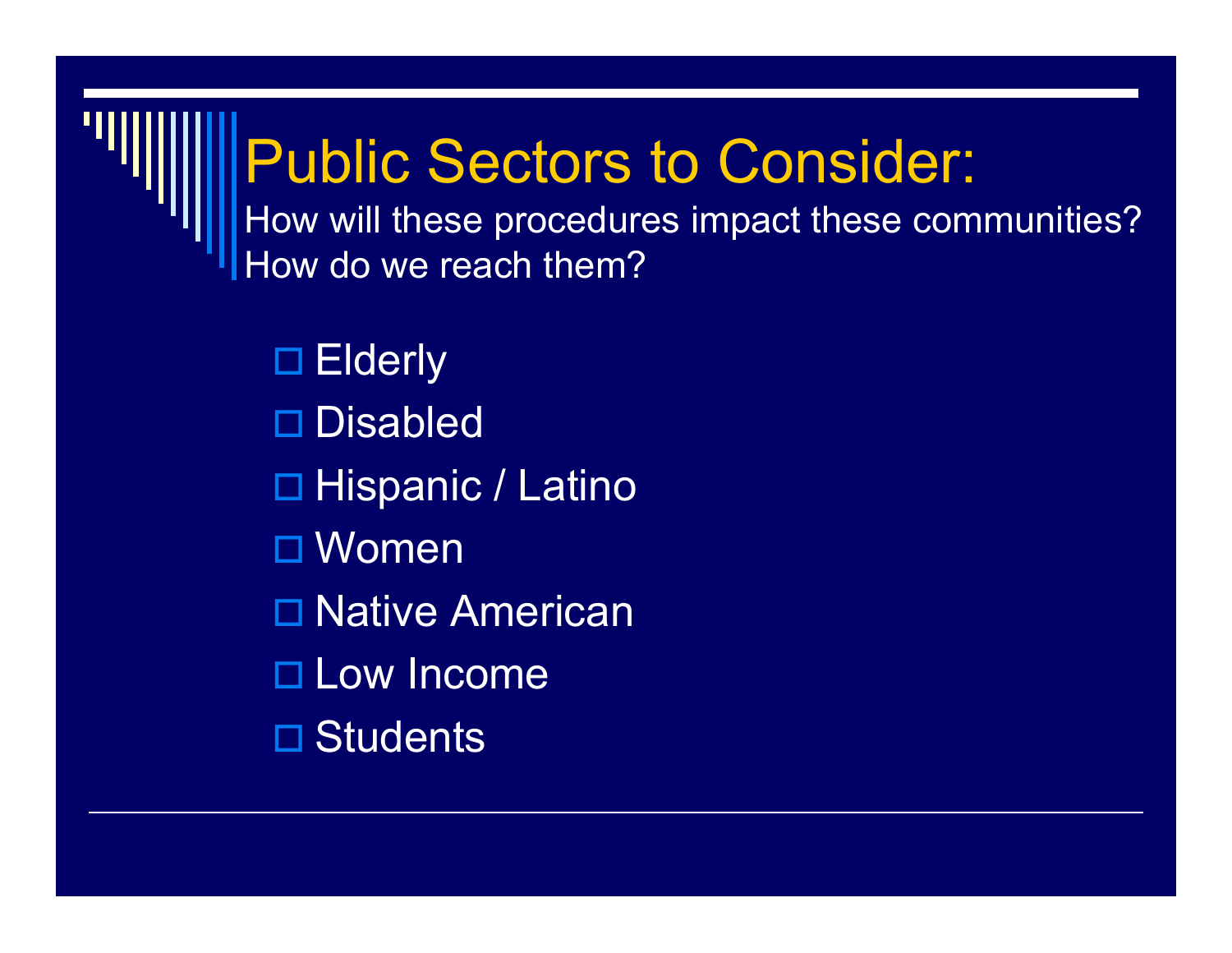# **Age Profile**

81,986 Age of respondent is 18 - 20 as.sıb Age of respondent is 21 - 24 140,228 Age of respondent is 25 - 29 151,934 Age of respondent is 30 - 34 179,323 Age of respondent is 35 - 39 198,949 Age of respondent is 40 - 44 197,183 Age of respondent is 45 - 49 171,575 Age of respondent is 50 - 54 152,187 Age of respondent is 55 - 59 113,318 Age of respondent is 60 - 64 92116 Age of respondent is 65 - 69 254,976 Age of respondent is  $70+$ 100,000 150,000 200,000 250,000 300,000 50,000  $\bf 0$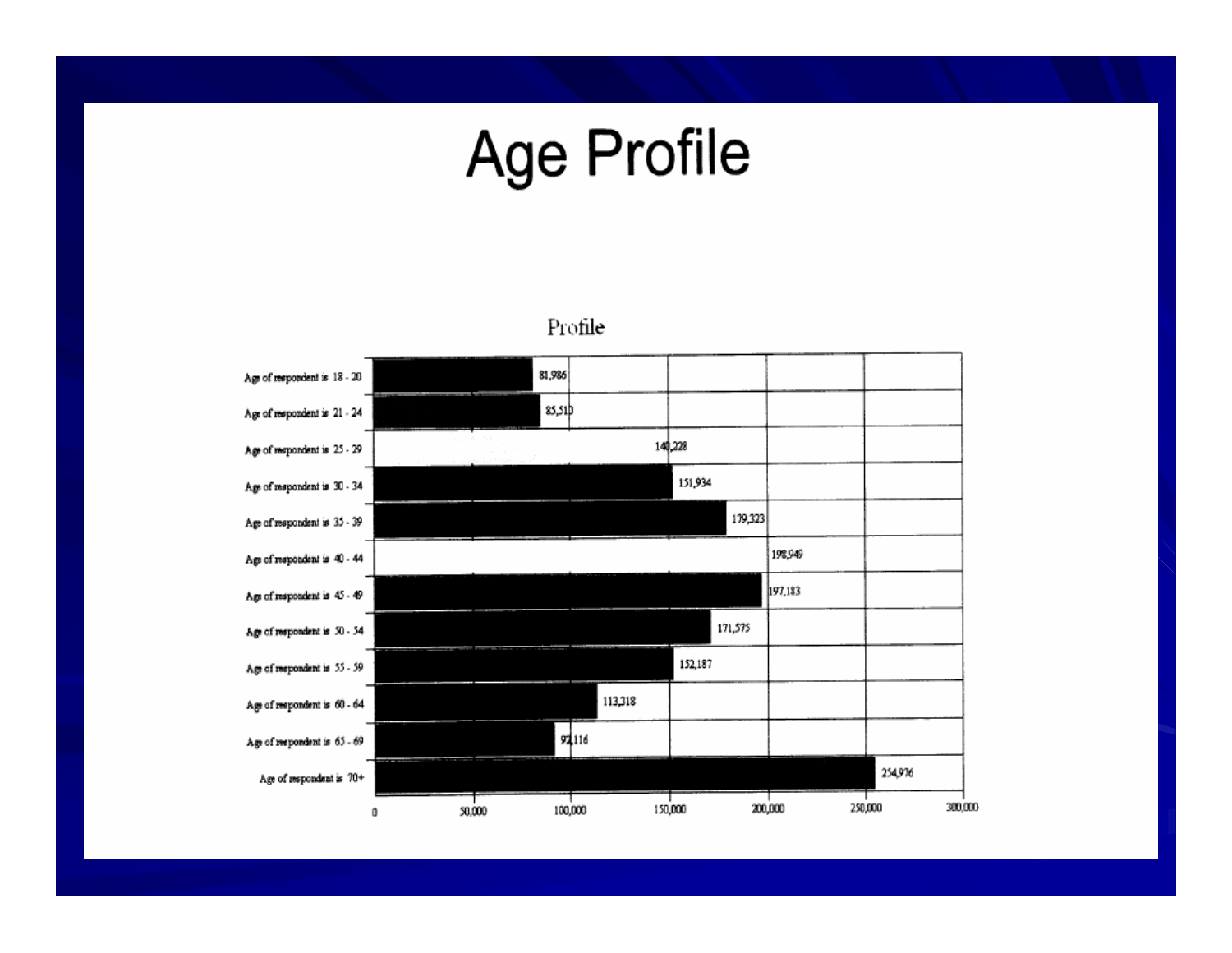# Gender

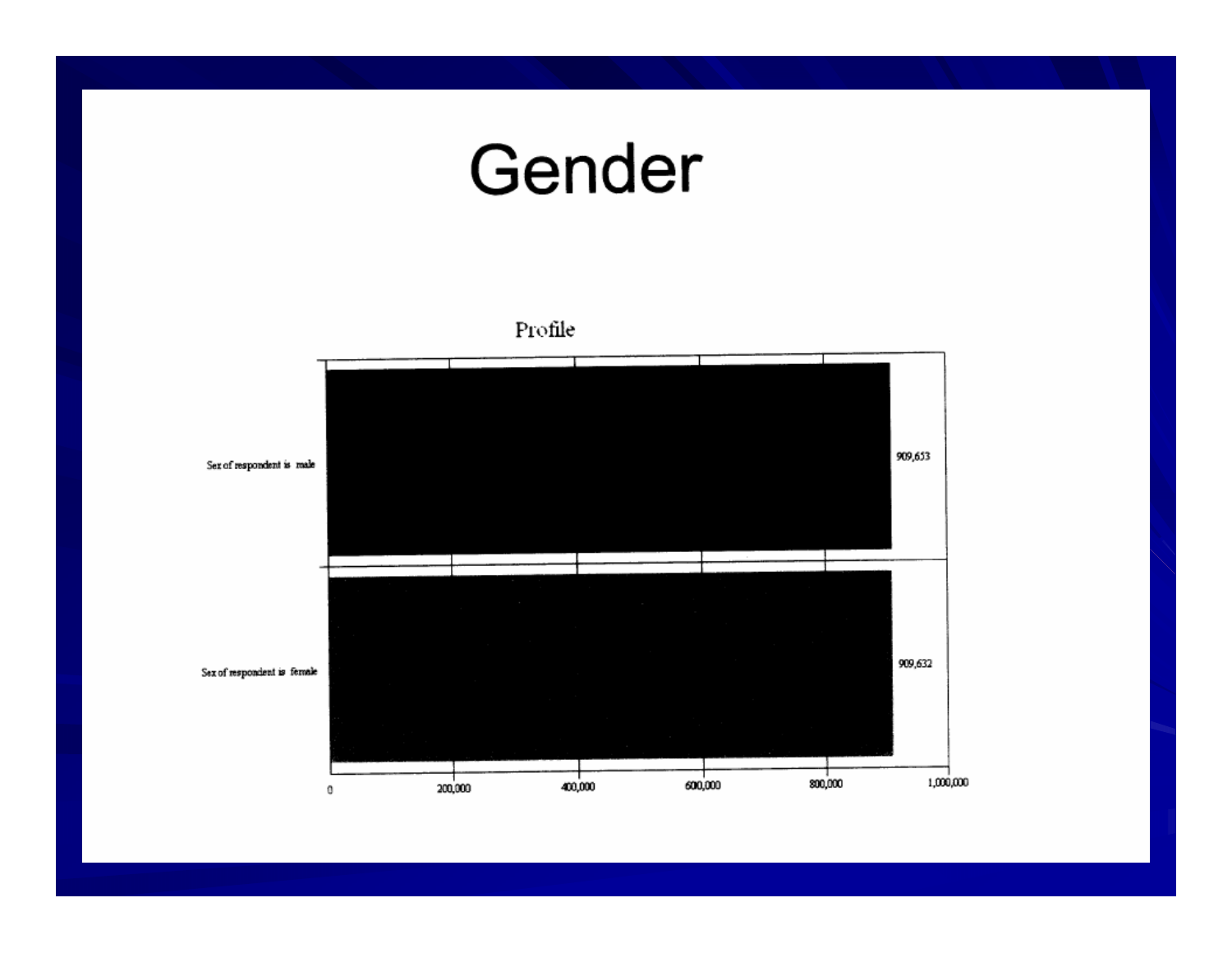## Education

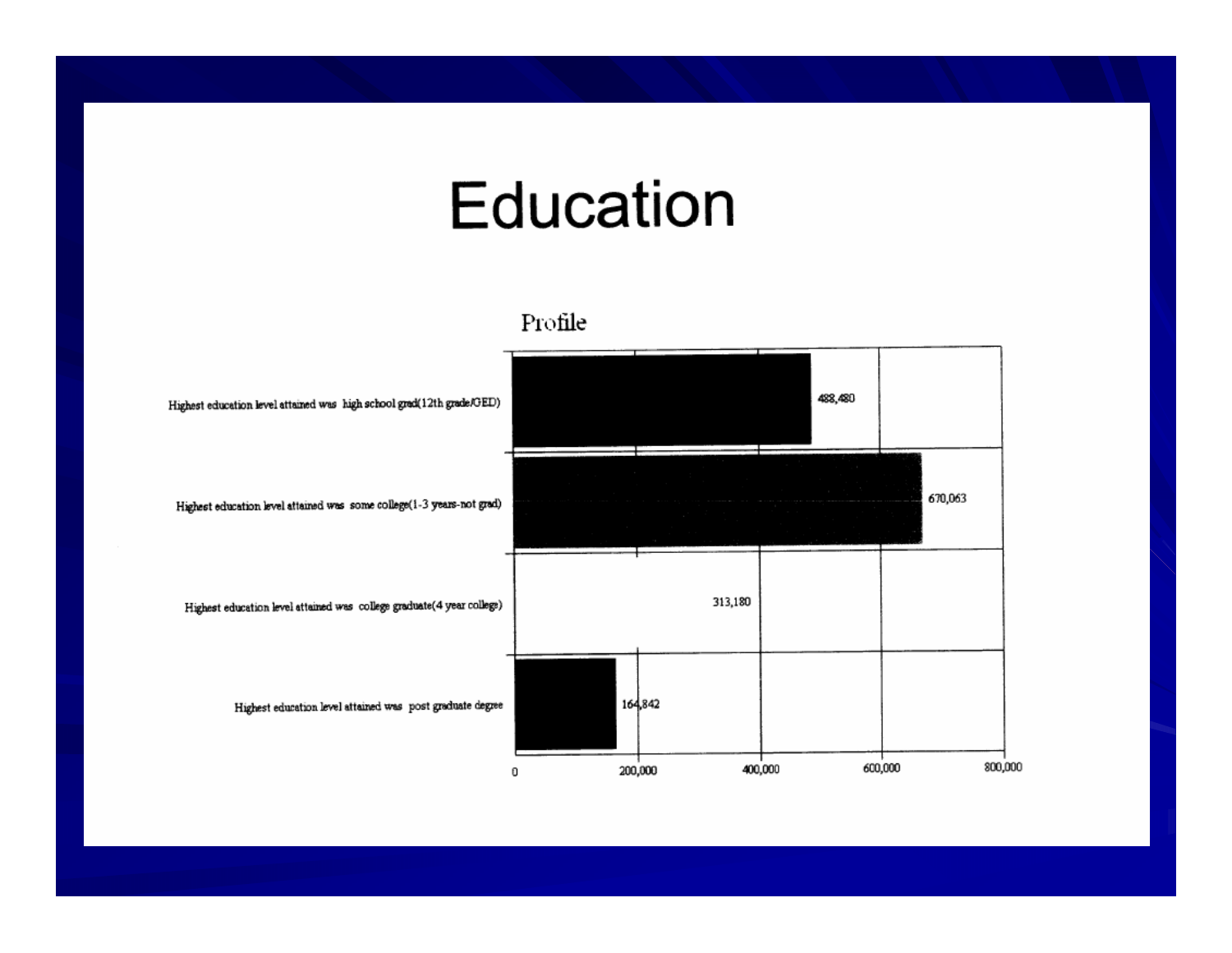

# Media Campaign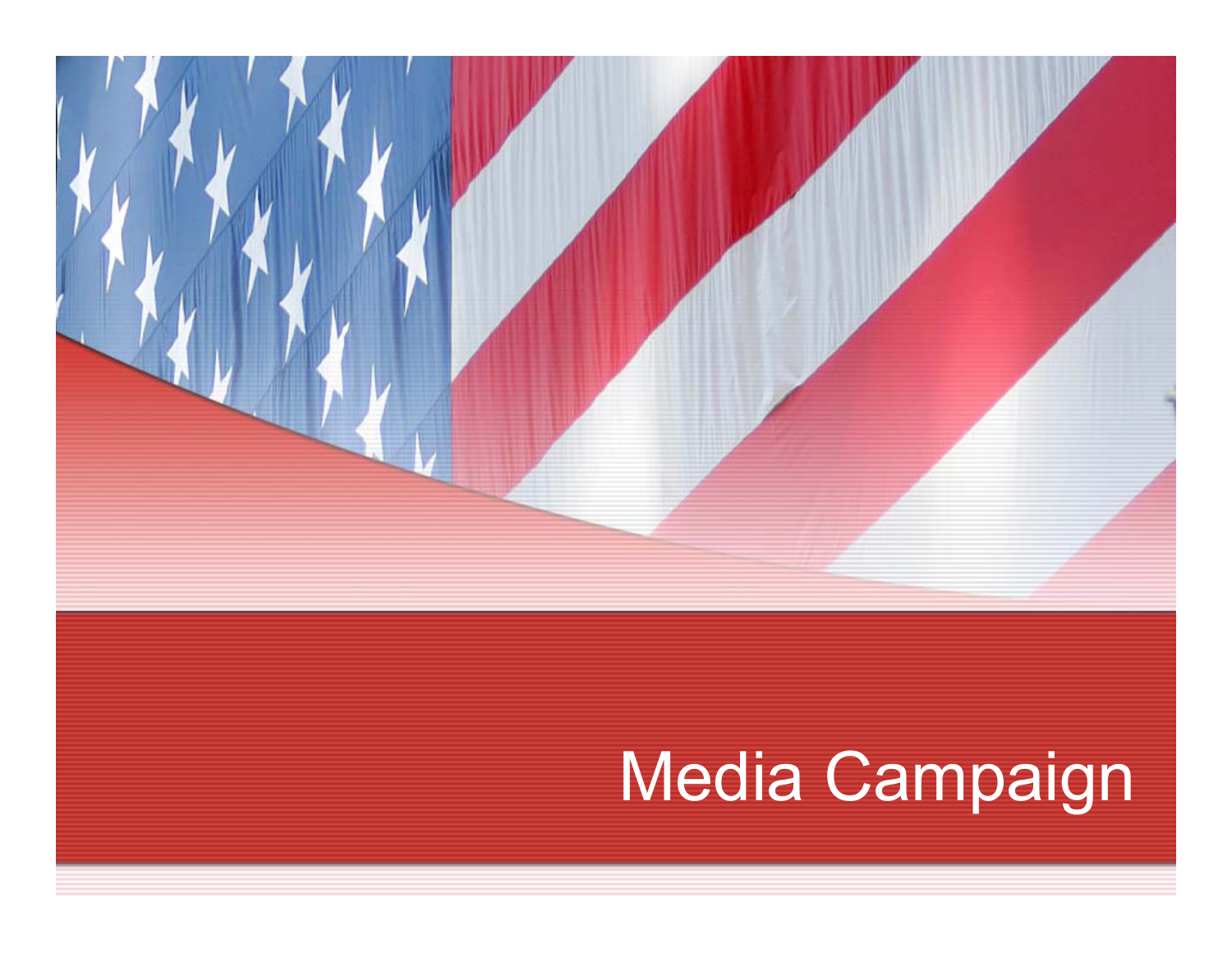

# Media Campaign

Kick off date: February 14<sup>th</sup>, Statehood Day

 $\square$  Radio □ Print □ Television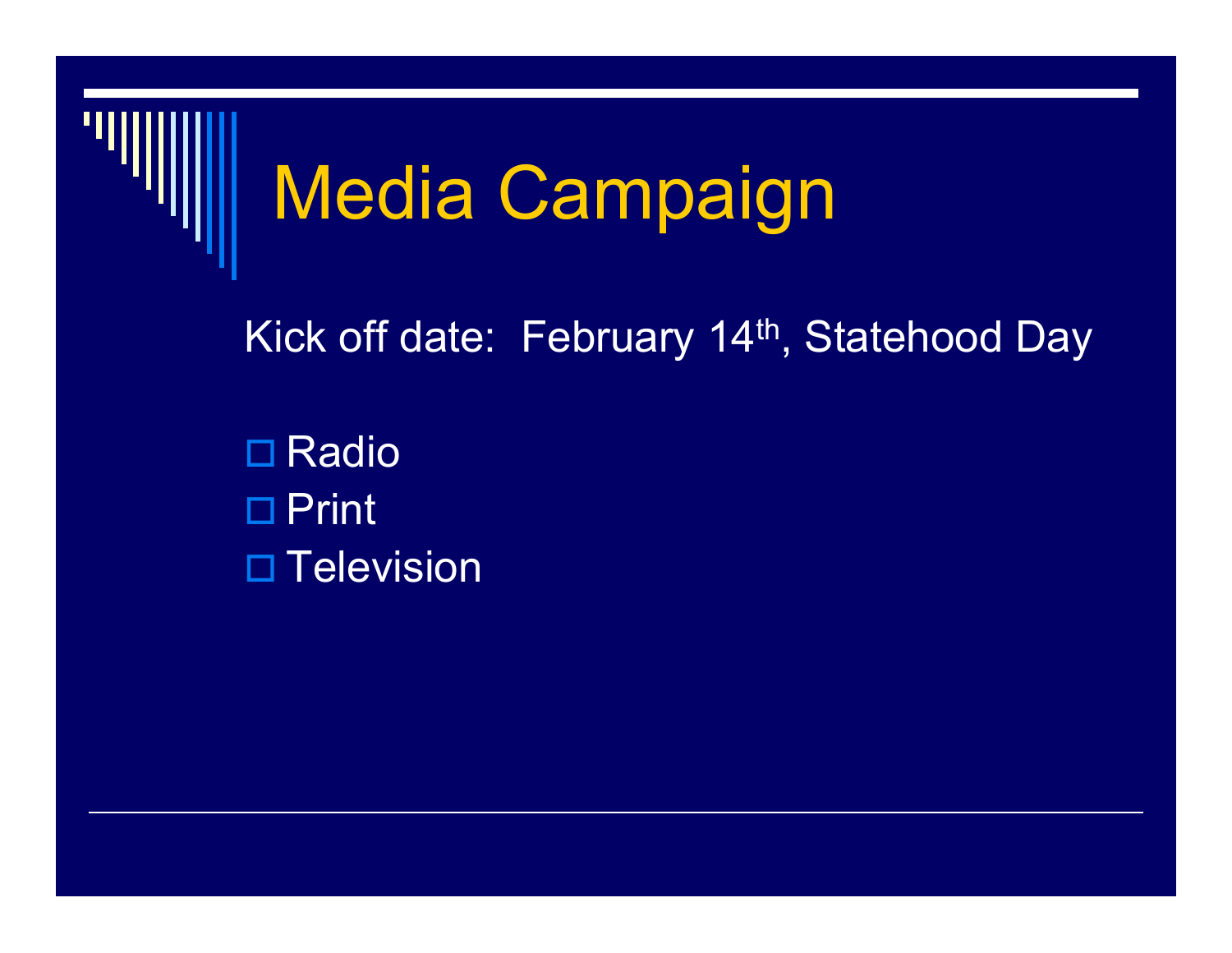

# Media Campaign--Radio

### $\square$  Radio

- Public Service Announcements
- Talk Shows
- **Paid Advertisements**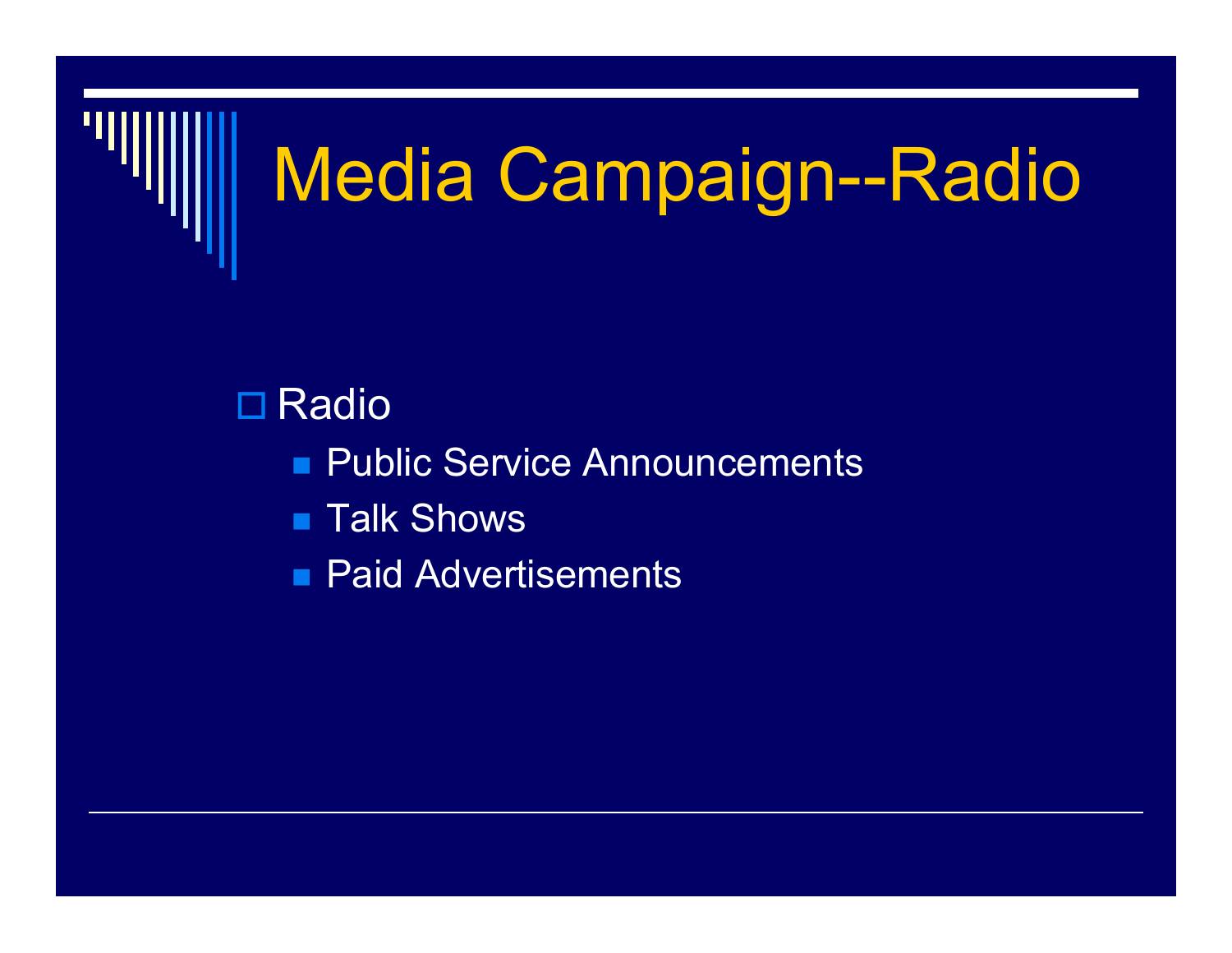## Radio Formats (Index)

### Profile

Radio formats (M-S 6a-mid cume) are Adult Contemporary Radio formats (M-S 6a-mid cume) are Adult Standards Radio formats (M-S 6a-mid cume) are Album Oriented Rock Radio formats (M-S 6a-mid cume) are All Sports Radio formats (M-S 6a-mid cume) are Classic Hits Radio formats (M-S 6a-mid cume) are Classic Rock Radio formats (M-S 6a-mid cume) are Classical Radio formats (M-S 6a-mid cume) are Pop Contemporary Hit Radio Radio formats (M-S 6a-mid cume) are Country Radio formats (M-S 6a-mid cume) are Rhythmic Contemporary Hit Radio Radio formats (M-S 6a-mid cume) are Hot AC Radio formats (M-S 6a-mid cume) are Modern AC Radio formats (M-S 6a-mid cume) are Jazz Radio formats (M-S 6a-mid cume) are New AC/Smooth Jezz Radio formats (M-S 6a-mid cume) are Oldies Radio formats (M-S 6a-mid cume) are Mexican Regional Radio formats (M-S 6a-mid cume) are Spanish Contemporary Radio formats (M-S 6a-mid cume) are Urban AC Radio formats (M-S 6a-mid cume) are News/Talk/Information

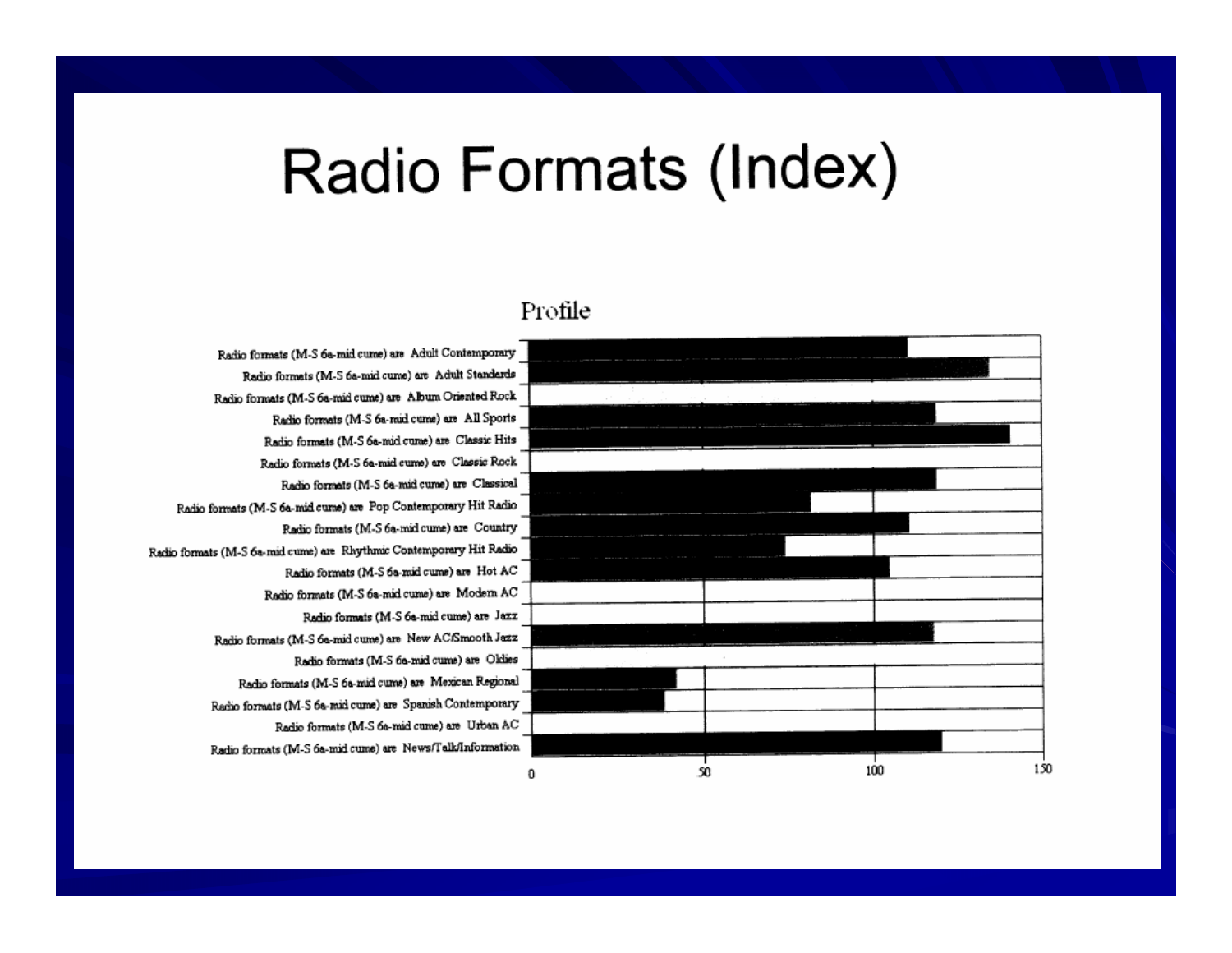## **Radio Dayparts**

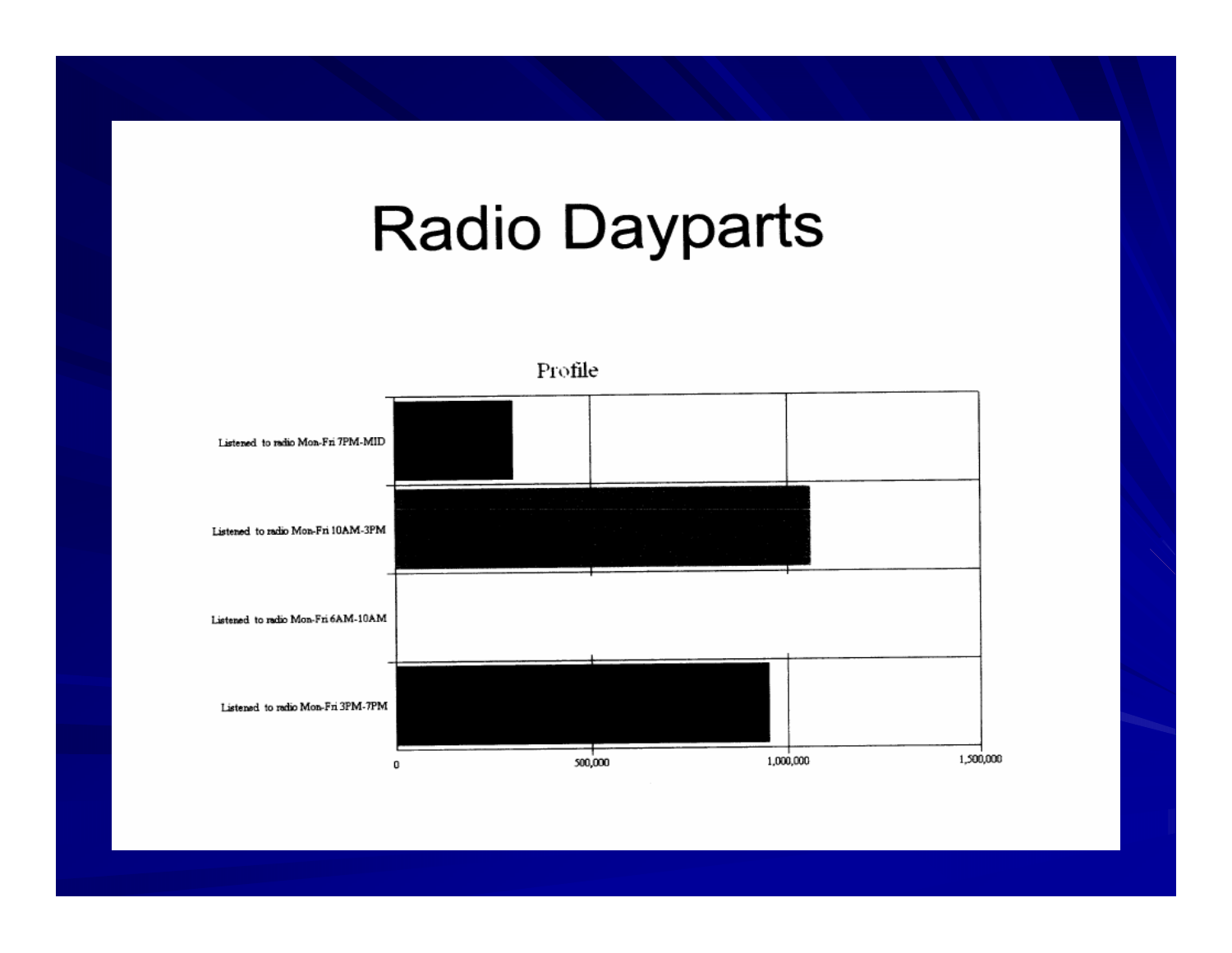# Media Campaign--Print

□ Print

- **Cover Stories**
- **Press releases**
- **Paid Advertisements**
- **Handouts and Brochures**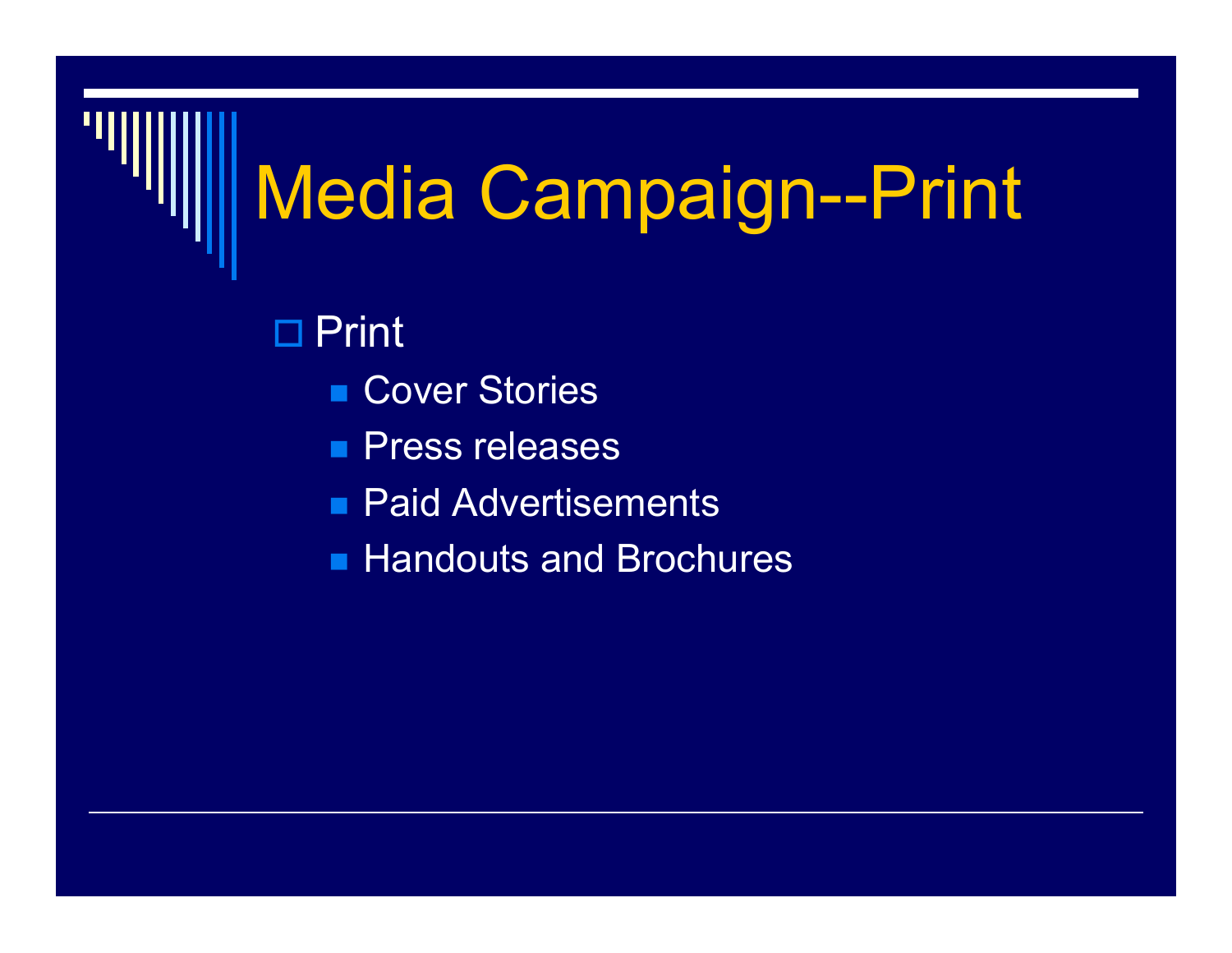## **Newspapers Read**

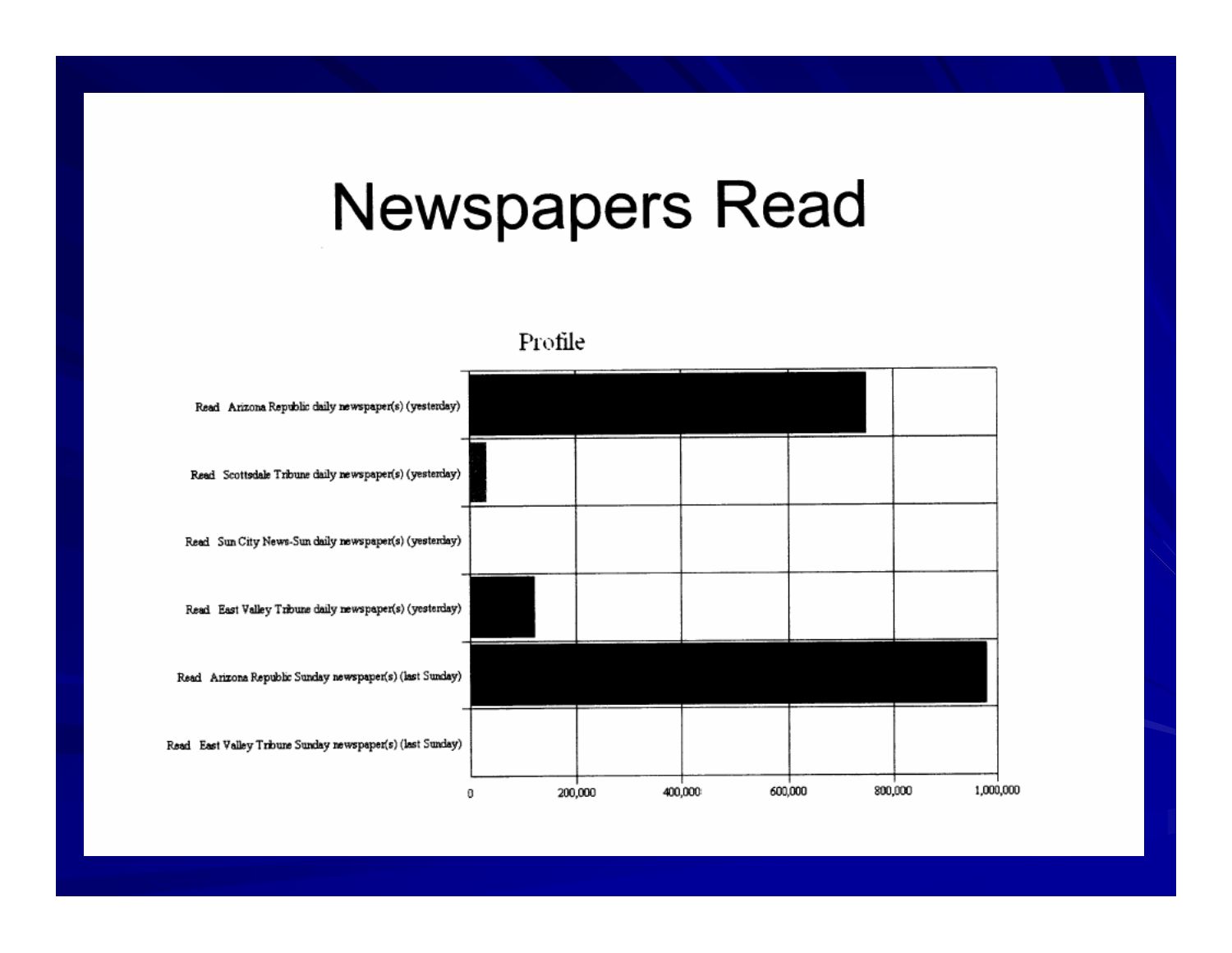# Media Campaign--Television

□ Television:

- **Public Service Announcements**
- Talk Shows
- **Cover Stories**
- **Paid Advertisements**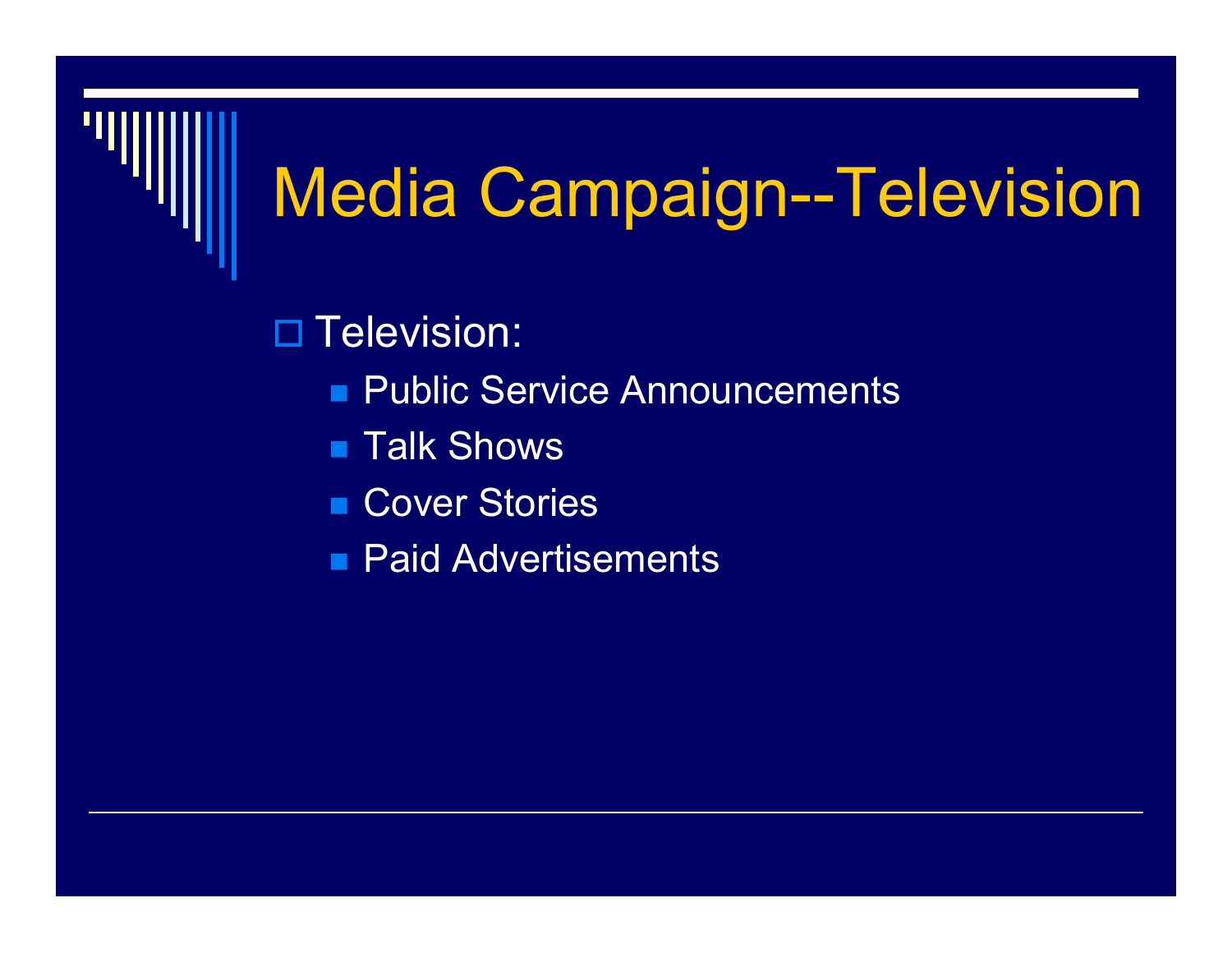# Cable TV/Nets (%)

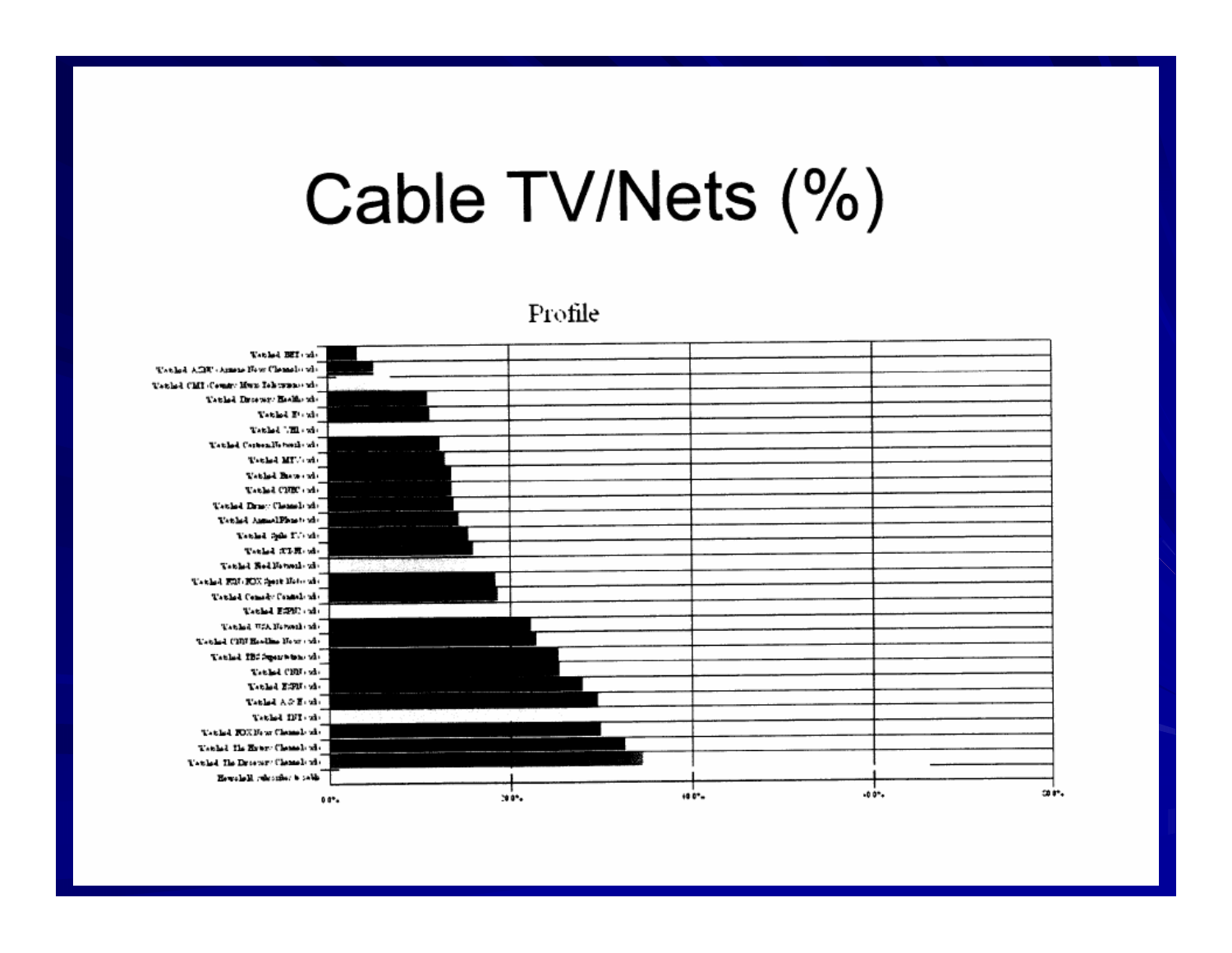# TV Programming (%)

### Profile

Typically watched television programs are novelas Typically watched television programs are reality - dating Typically watched television programs are daytime soap operas Typically watched television programs are music videos Typically watched television programs are kids shows Typically watched television programs are reality - talent Typically watched television programs are news magazines Typically watched television programs are daytime talk shows Typically watched television programs are late night talk Typically watched television programs are reality - adventure Typically watched television programs are game shows Typically watched television programs are science fiction Typically watched television programs are local news - late Typically watched television programs are local news - morning Typically watched television programs are dramas Typically watched television programs are national/network news Typically watched television programs are documentaries Typically watched television programs are sports Typically watched television programs are local news - evening Typically watched television programs are comedies Typically watched television programs are movies

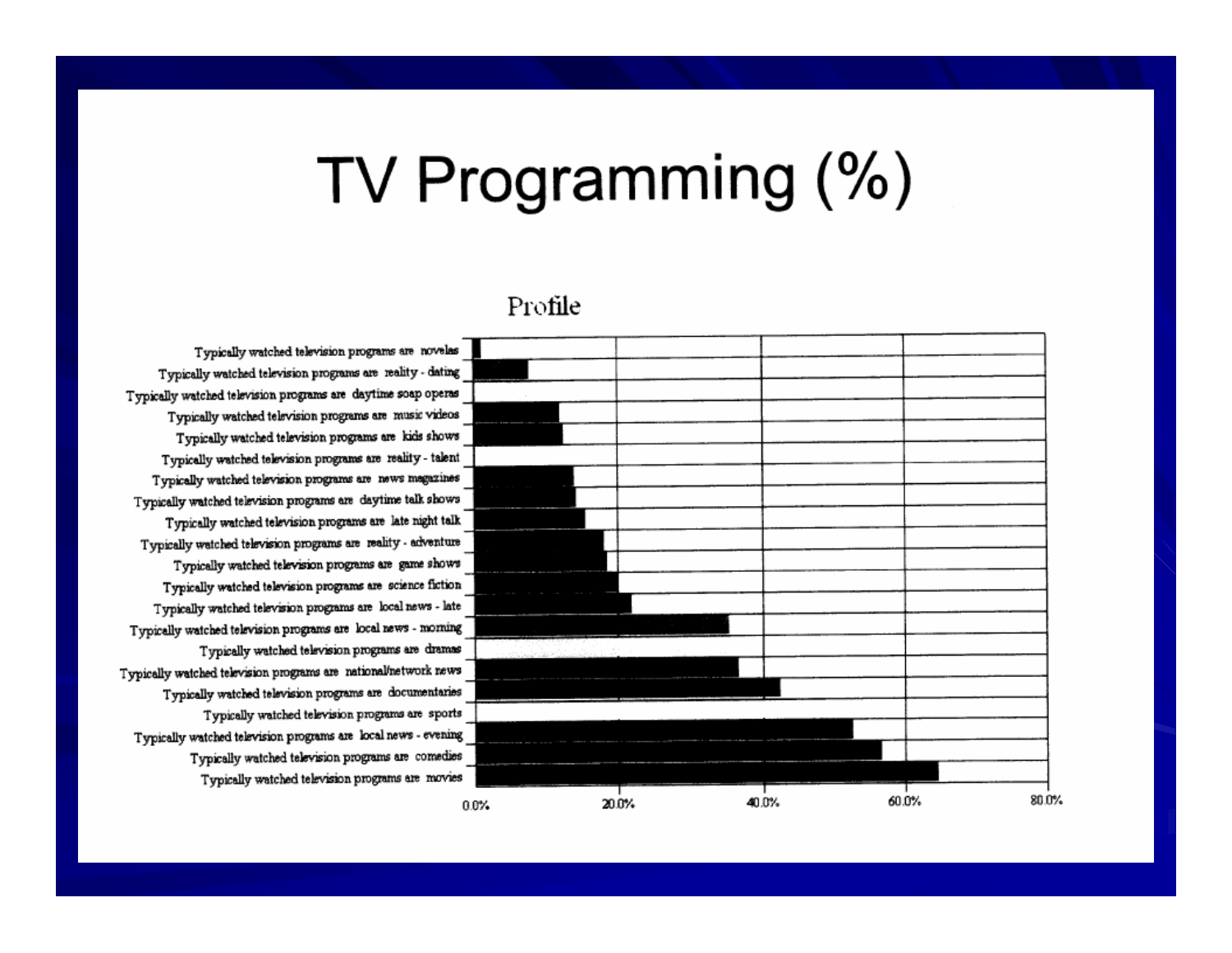

# Election Day Materials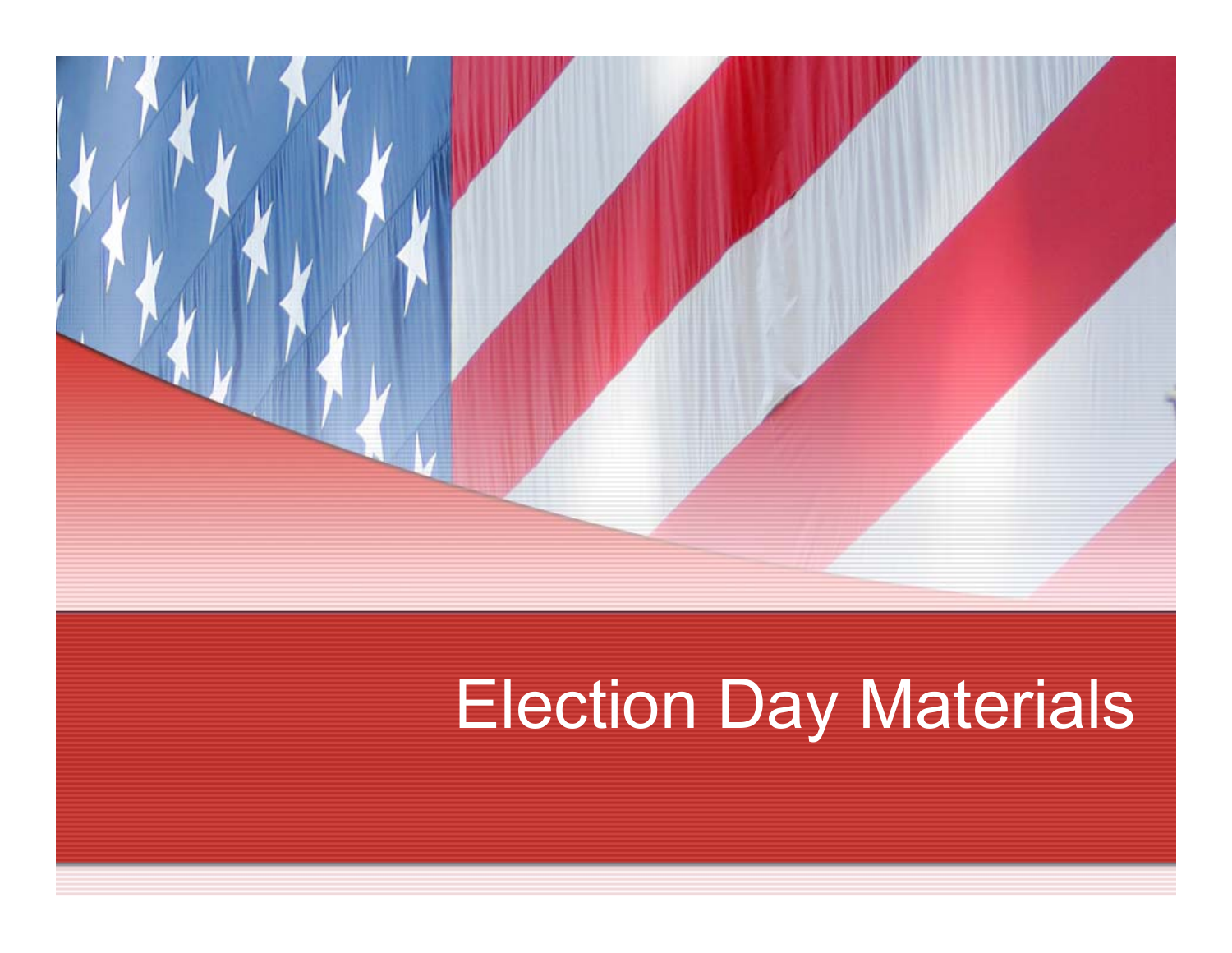## **Polling Place Signage Samples**

The elector shall announce his/her name 要 and place of residence to the election official and present one form of identification from List  $#1$  or two different forms of identification from List #2. [A.R.S. § 16-579(A)]

### LIST #1 - Sufficient Photo ID including name and address (ONE (1) Required)

- . Valid Arizona driver license or non-operating identification
- . Tribal enrollment card or other form of tribal identification
- .Valid United States federal, state, or local government issued identification

### LIST #2 - Sufficient ID without photograph bearing name and address (TWO (2) Required)

- . Utility bill of the elector that is dated within ninety days of the date of the election. A utility bill may be for electric. gas, water, solid waste, sewer, telephone, cellular phone. or cable television
- . Bank or credit union statement that is dated within 90 days of the date of the election
- · Valid Arizona Vehicle Registration
- · Indian census card
- . Property tax statement of the elector's residence
- . Tribal enrollment card or other form of tribal identification
- \*Vehicle insurance card
- .Valid United States federal, state, or local government issued identification
- . Voter Registration Card / Recorder's Certification
- \* Any "Official Election Material" mailing bearing your name and address

An elector who does not provide sufficient identification shall not be issued a regular ballot, but shall receive a provisional ballot and will have five (5) days after a Federal General election and three (3) days after any other election to provide sufficient identification to the County Recorder in order for their provisional ballot to count.

### ER ASS



Poll workers are available to assist voters with language translations. instructions on process, and with the physical act of voting.

El elector le informará su nombre y lugar (関す) de residencia al oficial electoral y presentará una forma de identificación de la Lista #1 o dos formas de identificación diferentes de la Lista  $#2.$  [A.R.S. § 16-579(A)]

### Suficiente ID de Foto incluvendo nombre y dirección (Requieren (1) UNO)

- · Licencia válida para conducir o sin permiso para conducir de Arizona
- \*Tarjeta de inscripción tribal u otra forma de identificación tribal
- · Identificación válida emitida por el gobierno federal de los Estados Unidos, gobierno estatal o local

### LISTA #2 - Suficiente ID sin foto con nombre y dirección (Requieren (2) DOS)

- \* Cuenta de servicios públicos del elector con fecha que no sea de no más de noventa días antes de la fecha de la elección. Una cuenta de servicios públicos puede ser por electricidad, gas, agua, basura, alcantarillado, teléfono, teléfono celular, o televisión de cable
- \* Estado de cuenta bancaria o de cooperativa de ahorros con fecha que no sea de más de 90 días antes de la fecha de la elección
- · Registro de Vehículo de Arizona Válido
- · Tarieta de censo Indígena
- \*Declaración de impuestos de la propiedad de la residencia del elector
- \*Tarjeta de inscripción tribal u otra forma de identificación tribal
- · Tarjeta de seguro de vehículo
- · Identificación válida emitida por el gobierno federal de los Estados Unidos, gobierno estatal o local
- · Tarieta de Registro del Votante / Certificación del Registro
- \* Cualquier "Material de Elección Oficial" enviado por correo que tenga su nombre y dirección

Al elector que no suministre la suficiente identificación no se le entregará una boleta regular, sino que recibirá una boleta provisional y tendrá cinco (5) días después de una elección Federal General y tres (3) días después de cualquier otra elección para suministrarle suficiente identificación a la Oficina del Registro para que su boleta provisional sea tomada en cuenta.

Hav oficiales de elecciones disponibles para avudar a los votantes traducciones. con instrucciones sobre el proceso y con el aspecto físico de la votación.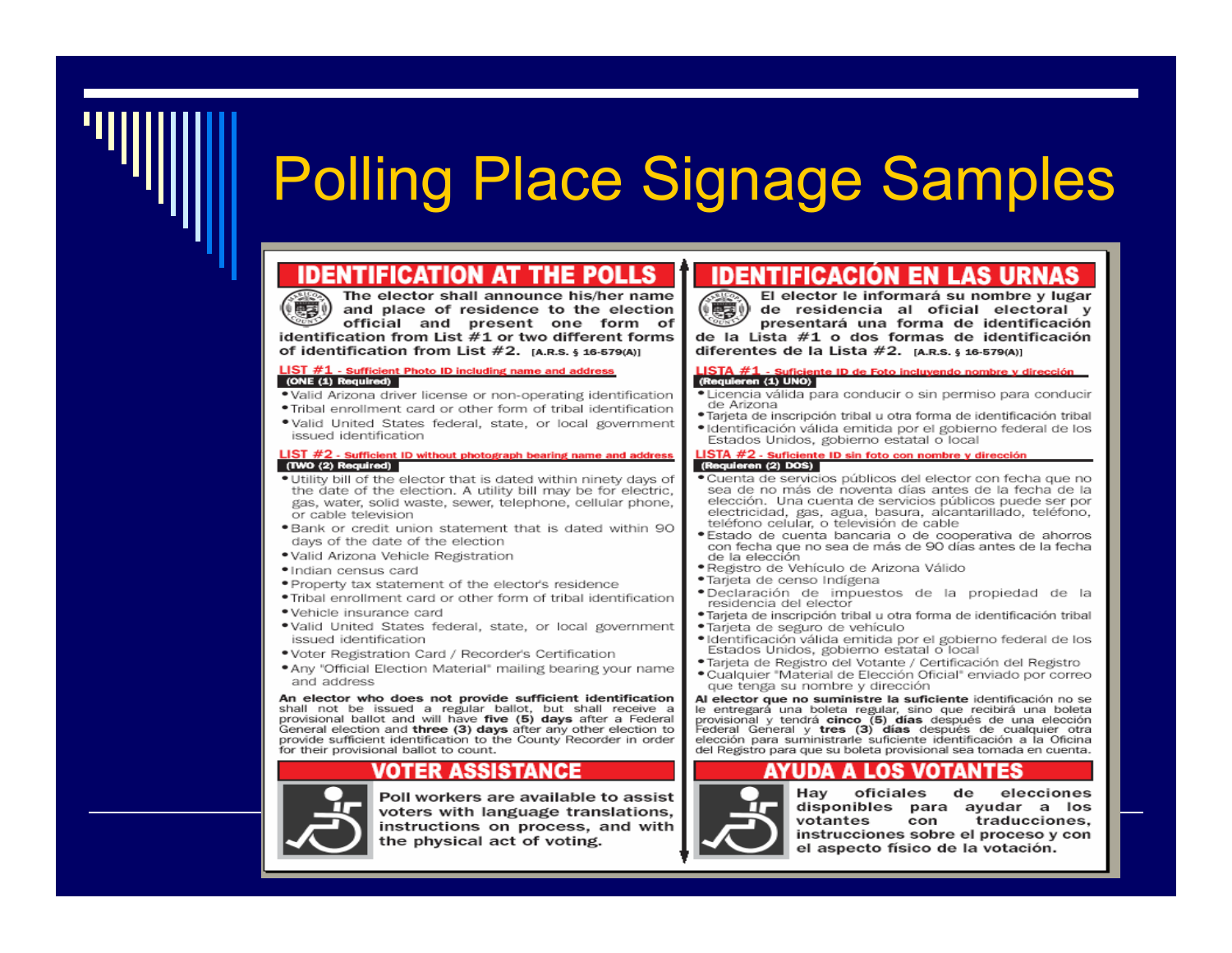### Provisional Ballot Form Voter Receipt

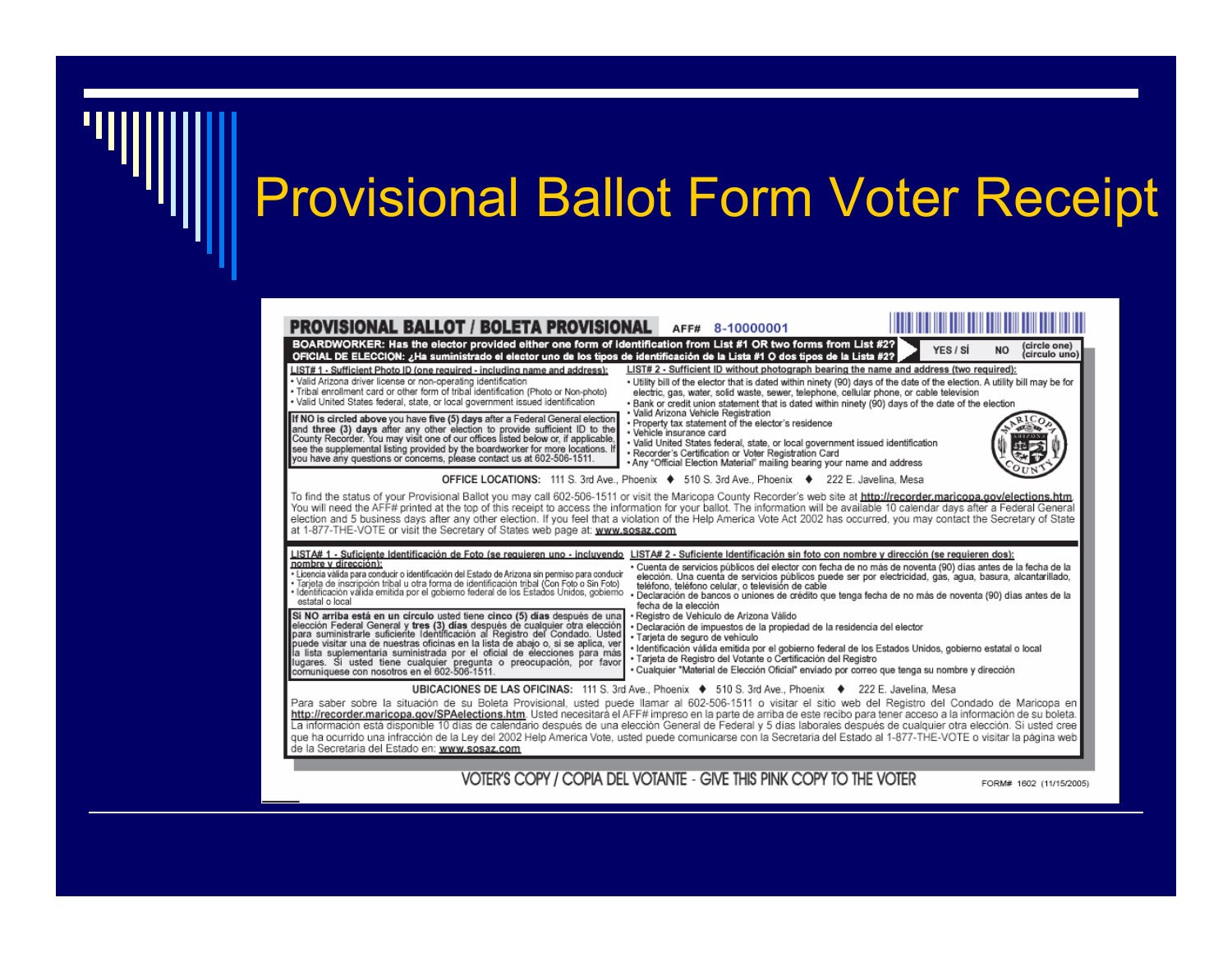

# Provisional Ballot Form

| PROVISIONAL BALLOT / BOLETA PROVISIONAL                                                                                                                                                                                                                                                                                                                                                                                                                      |                                                                                                                                                       |                                                                                                                                                                                                                                      |  | AFF#       | 8-10000001             |                                                                                                                                                                                                        |               |    |                      |
|--------------------------------------------------------------------------------------------------------------------------------------------------------------------------------------------------------------------------------------------------------------------------------------------------------------------------------------------------------------------------------------------------------------------------------------------------------------|-------------------------------------------------------------------------------------------------------------------------------------------------------|--------------------------------------------------------------------------------------------------------------------------------------------------------------------------------------------------------------------------------------|--|------------|------------------------|--------------------------------------------------------------------------------------------------------------------------------------------------------------------------------------------------------|---------------|----|----------------------|
| OFICIAL DE ELECCION: ¿Ha suministrado el elector uno de los tipos de identificación de la Lista #1 o dos tipos de la Lista #2?                                                                                                                                                                                                                                                                                                                               | BOARDWORKER: Has the elector provided either one form of identification from List #1 or two forms from List #2?                                       |                                                                                                                                                                                                                                      |  |            |                        |                                                                                                                                                                                                        | YES / SÍ      | NO | (circle one)         |
| PRECINCT-PPNO / RECINTO-PPNO                                                                                                                                                                                                                                                                                                                                                                                                                                 |                                                                                                                                                       | REGISTERED PARTY / PARTIDO REGISTRADO                                                                                                                                                                                                |  |            |                        | BALLOT PARTY / PARTIDO DE LA BOLETA BALLOT STRIPE COLOR / COLOR DE LA LINEA EN LA BOLETA                                                                                                               |               |    |                      |
| <b>CURRENT INFORMATION</b><br><b>INFORMACIÓN ACTUAL:</b>                                                                                                                                                                                                                                                                                                                                                                                                     |                                                                                                                                                       | BOX $A / CA$ JA $A$                                                                                                                                                                                                                  |  |            |                        | DRIVER LICENSE#, NONOPERATING IDENTIFICATION#, OR LAST 4 DIGITS OF SOCIAL SECURITY#<br># DE LICENCIA DE MANEJAR, # DE IDENTIFICACIÓN NO DE MANEJAR, O LAS ÚLTIMAS 4 CIFRAS DEL NÚMERO DE SEGURO SOCIAL |               |    |                      |
| FIRST NAME / PRIMER NOMBRE                                                                                                                                                                                                                                                                                                                                                                                                                                   |                                                                                                                                                       | MIDDLE NAME / SEGUNDO NOMBRE                                                                                                                                                                                                         |  |            |                        | LAST NAME / APELLIDO                                                                                                                                                                                   |               |    | JR / SR / III        |
|                                                                                                                                                                                                                                                                                                                                                                                                                                                              | CURRENT RESIDENCE ADDRESS - 29 DAYS PRIOR TO CITY, TOWN OR SCHOOL ELECTION / RESIDENCIA ACTUAL - 29 DÍAS ANTES DE LA ELECCIÓN DE CIUDAD.              |                                                                                                                                                                                                                                      |  |            |                        |                                                                                                                                                                                                        |               |    | PUEBLO O ESCOLAR     |
|                                                                                                                                                                                                                                                                                                                                                                                                                                                              | CITY / CIUDAD                                                                                                                                         |                                                                                                                                                                                                                                      |  | ZIP / ZONA |                        | DATE OF BIRTH / FECHA DE NACIMIENTO                                                                                                                                                                    |               |    | TELEPHONE / TELÉFONO |
|                                                                                                                                                                                                                                                                                                                                                                                                                                                              | MAILING ADDRESS - IF DIFFERENT FROM YOUR RESIDENCE ADDRESS / DIRECCIÓN DE CORREO - SI ES DIFERENTE A LA DE SU RESIDENCIA<br><b>FORMER INFORMATION</b> |                                                                                                                                                                                                                                      |  |            |                        |                                                                                                                                                                                                        | CITY / CIUDAD |    | ZIP / ZONA           |
| BOX $B/CA$ JA $B$<br><b>INFORMACIÓN ANTERIOR:</b><br>$\Omega$<br>000<br>FORMER LAST NAME / APELLIDO ANTERIOR<br>FORMER FIRST NAME / PRIMER NOMBRE ANTERIOR<br>FORMER MIDDLE NAME / SEGUNDO NOMBRE ANTERIOR<br>FORMER RESIDENCE ADDRESS / RESIDENCIA ANTERIOR<br>FORMER CITY / CIUDAD ANTERIOR<br>STATE / ESTADO<br>ZIP / ZONA                                                                                                                                |                                                                                                                                                       |                                                                                                                                                                                                                                      |  |            |                        |                                                                                                                                                                                                        |               |    |                      |
| BOX C / CAJA C<br>ALL SIGNATURES MUST BE EXECUTED IN ORDER FOR THIS PROVISIONAL BALLOT TO BE COUNTED.<br>TODAS LAS FIRMAS TENDRÁN QUE SER EJECUTADAS PARA QUE ESTA BALOTA PROVISIONAL SEA CONTADA.<br><b>FOR OFFICE</b><br>I SWEAR OR AFFIRM UNDER PENALTY OF PERJURY, THAT THE ABOVE INFORMATION IS TRUE AND CORRECT. I HAVE PRESENTED A FORM OF IDENTIFICATION<br>THAT INCLUDED MY GIVEN NAME, SURNAME AND MY COMPLETE NEW RESIDENCE ADDRESS WHICH IS LOCA |                                                                                                                                                       |                                                                                                                                                                                                                                      |  |            |                        |                                                                                                                                                                                                        |               |    |                      |
| <b>USE ONLY</b><br><b>CIRCLE ONE</b>                                                                                                                                                                                                                                                                                                                                                                                                                         | ARRIBA MENCIONADO.                                                                                                                                    | JURO O AFIRMO BAJO PENA DE PERJURIO, QUE LA INFORMACIÓN DE ARRIBA ES VERDADERA Y CORRECTA. HE PRESENTADO UNA FORMA DE INDENTIFICACIÓN<br>QUE UNCLUYE MI NOMBRE DE NACIMIENTO, NOMBRE ACTUAL Y MI NUEVA<br>DIRECCIÓN DE RESIDENCIA CO |  |            |                        |                                                                                                                                                                                                        |               |    |                      |
|                                                                                                                                                                                                                                                                                                                                                                                                                                                              |                                                                                                                                                       | ELECTION OFFICIAL'S SIGNATURE / FIRMA DEL OFICIAL DE LA ELECCIÓN                                                                                                                                                                     |  |            |                        | <b>VOTER'S SIGNATURE / FIRMA DEL VOTANTE</b>                                                                                                                                                           |               |    | DATE / FECHA         |
| <b>FOR OFFICE USE ONLY</b>                                                                                                                                                                                                                                                                                                                                                                                                                                   |                                                                                                                                                       |                                                                                                                                                                                                                                      |  |            |                        |                                                                                                                                                                                                        |               |    |                      |
| <b>REASON CODE</b>                                                                                                                                                                                                                                                                                                                                                                                                                                           |                                                                                                                                                       | VOTER ID#                                                                                                                                                                                                                            |  |            | <b>ADDITIONAL INFO</b> |                                                                                                                                                                                                        |               |    | <b>VERIFIED BY</b>   |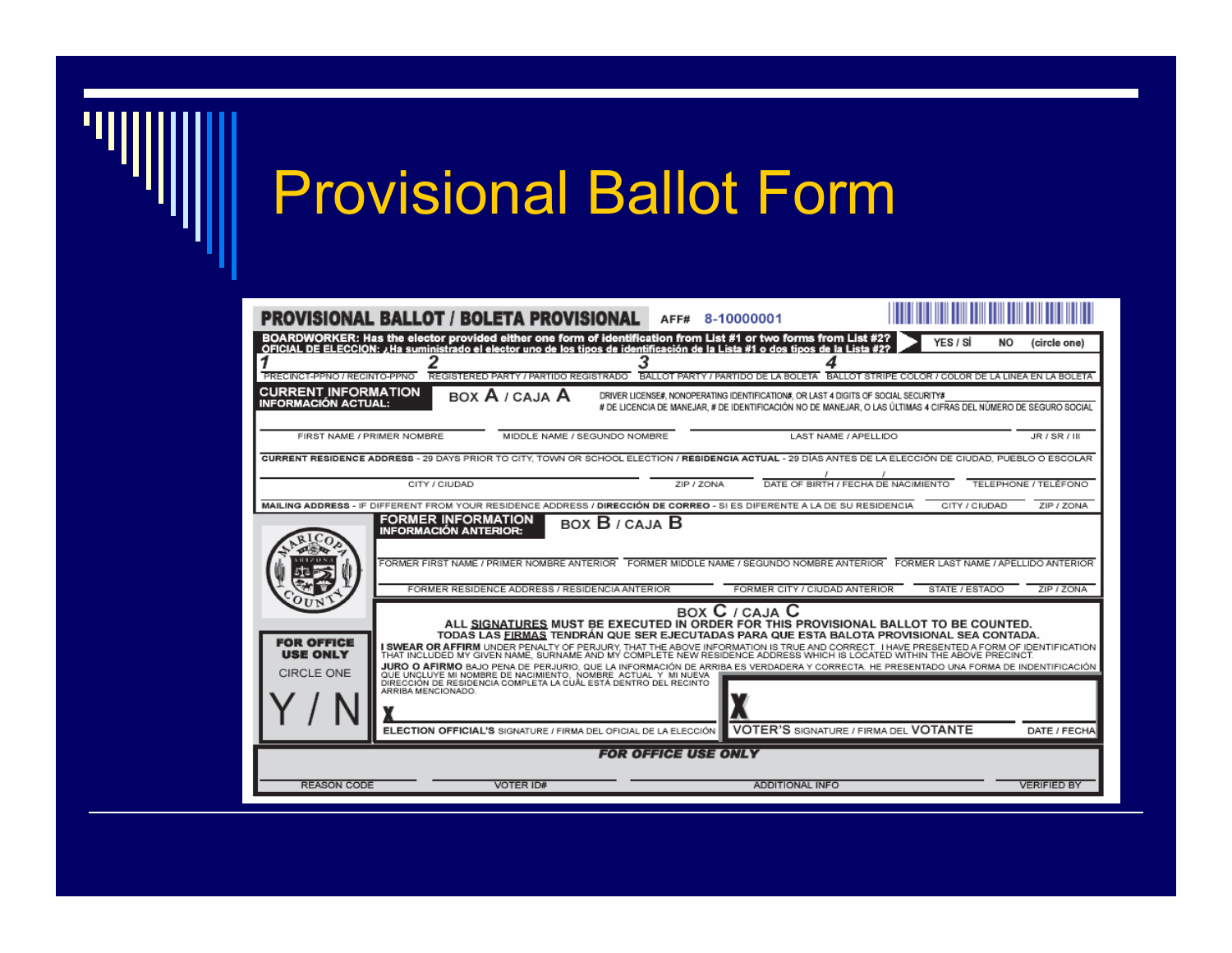## **Handout of ID Verification Sites**



POST ELECTION VOTER ID VERIFICATION SITES MARCH 14, 2006 ELECTIONS SITIOS DE VERIFICACIÓN DE ID POSTERIOR A LA ELECCIÓN MARZO 14, 2006

### You must return with proof of ID no later than 5pm Friday, March 17, 2006

When you go to the ID Verification Site, if possible, please bring your Pink Provisional Ballot receipt along with sufficient ID from List 1 or List 2 on the back of this sheet. Voters can report to any site below for ID verification.

Usted tiene que regresar con prueba de ID no más tarde de las 5pm el Viernes, Marzo 17, 2006

Cuando vaya al Sitio de Verificación de ID, si es posible, por favor traiga su recibo Rosa de su Boleta Provisional junto con suficiente ID de la Lista 1 o Lista 2 atrás de ésta hoja. Los Votantes se pueden reportar a qualquier sitio de abaio para verificación de ID.

### West Valley:

### **Buckeye Town Clerk** 100 N. Apache Buckeye 8 am to 5 pm

### Peoria School District Office Address forthcomina Peoria 8 am to 5 pm

### Wickenburg Town Clerk 155 N. Tegner, Ste A. Wickenburg 8 am to 5 pm

### **Northeast Valley:**

**Fountain Hills Town Clerk** 16705 E. Ave. of the Fountains **Fountain Hills** 8 am to 5 pm

**Scottsdale City Clerk** 3939 N. Drinkwater Blvd.. Scottsdale 8 am to 5 pm

Via Linda Senior Center 10440 E. Via Linda, Scottsdale 9am to 4 pm

**Maricopa County Recorder/Elections** 111 S. 3<sup>rd</sup> Ave., Ste. 102, Phx 510 S. 3<sup>rd</sup> Ave., Phx

**Central Valley:** 

**Phoenix City Hall** 200 W. Washington St Phoenix 8 am to 5 pm

8 am to 5 pm

**Sunnyslope Community Center** 802 E. Vogel Ave Phoenix 8 am to 5pm

**Travis L Williams Family Svc Center** 4732 S. Central Avenue Phoenix 8 am to 5 pm

**Washington SD Office** Address forthcomina Phoenix 8 am to 5 pm

### East Valley:

**Chandler City Clerk** 55 N. Arizona Pl. #203. Chandler 8 am to 5 pm

**Gilbert Town Clerk** 50 E. Civic Center Dr. Gilbert 8 am to 5 pm

**Maricopa County Recorder/ Elections** 222 E. Javelina, Mesa 8 am to 5 pm

**Mesa City Clerk** 20 E. Main St.. Mesa 8 am to 5 pm

**Tempe City Clerk** 31 E. 5<sup>th</sup> St., Tempe 8 am to 5 pm

**Tempe City Library** 3500 S. Rural. Tempe 10 am to 6 pm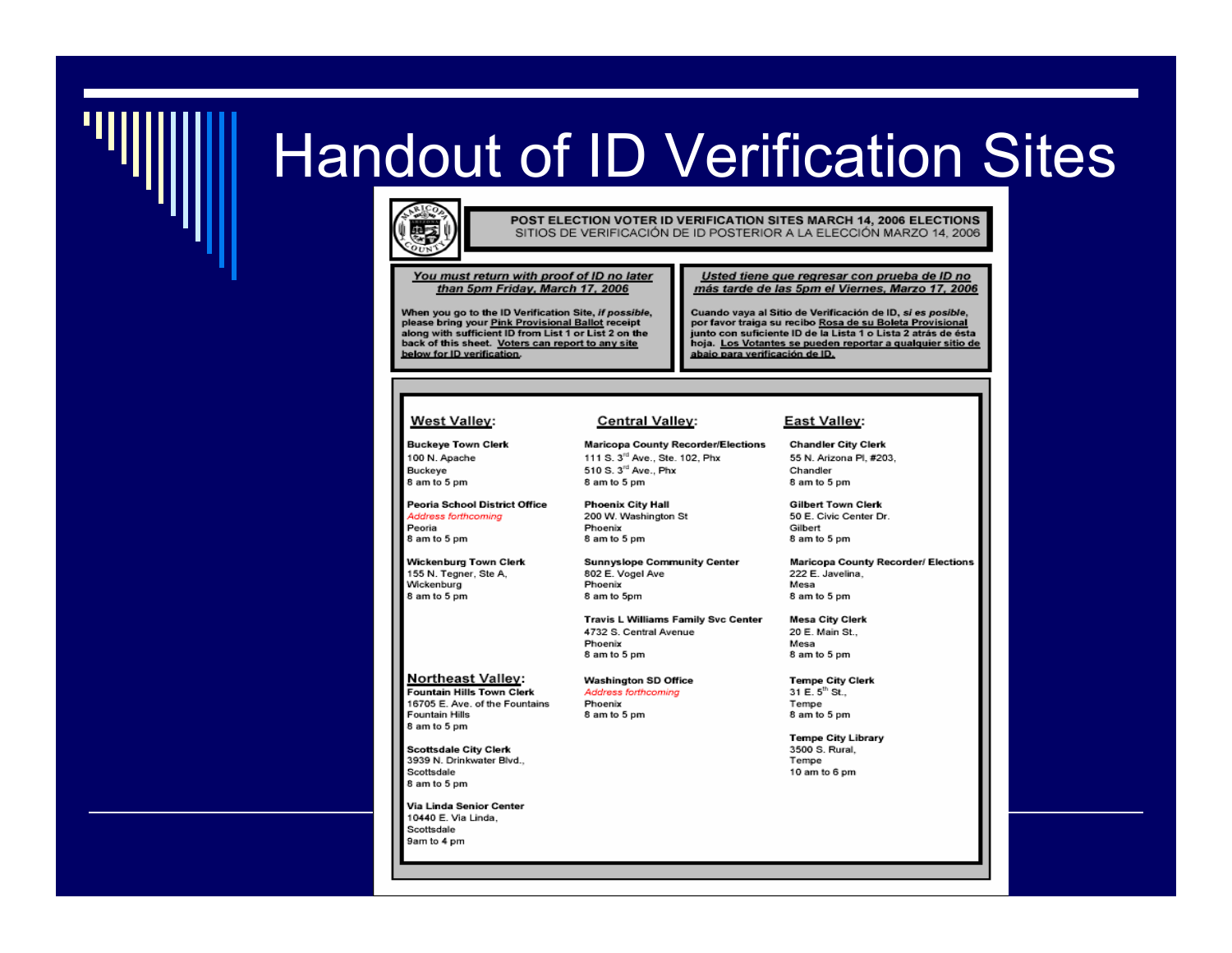| <b>ID Verification at the Polls Form</b> |                                                                                                                                                                  |  |  |  |
|------------------------------------------|------------------------------------------------------------------------------------------------------------------------------------------------------------------|--|--|--|
|                                          | <b>PROOF OF IDENTIFICATION</b><br>USE THIS FORM IF A VOTER RETURNS TO THE POLLING PLACE WITH ONE<br>PHOTO ID FROM LIST #1 OR TWO NON-PHOTO IDS FROM LIST #2      |  |  |  |
|                                          | PRECINCT/CPC NUMBER:<br>FIRST NAME/PRIME NOMBRE<br>MIDDLE NAME/SEGUNDA NOMBRE<br>LAST NAME/APELLIDO NOMBRE<br><b>CURRENT RESIDENCE ADDRESS/RESIDENCIA ACTUAL</b> |  |  |  |
|                                          | <b>CITY/CIUDAD</b><br><b>ZIP/ZONA</b><br>TELEPHONE/TELEFONO<br>VOTER'S SIGNATURE/FIRMA DEL VOTANTE BOARD WORKER SIGNATURE/FIRMA OFICIAL DE ELECCIONES            |  |  |  |
|                                          | PLEASE DEPOSIT THIS IN THE RED PROVISIONAL BALL OT BOX.<br>9/05 ID PROOF AT POLLS                                                                                |  |  |  |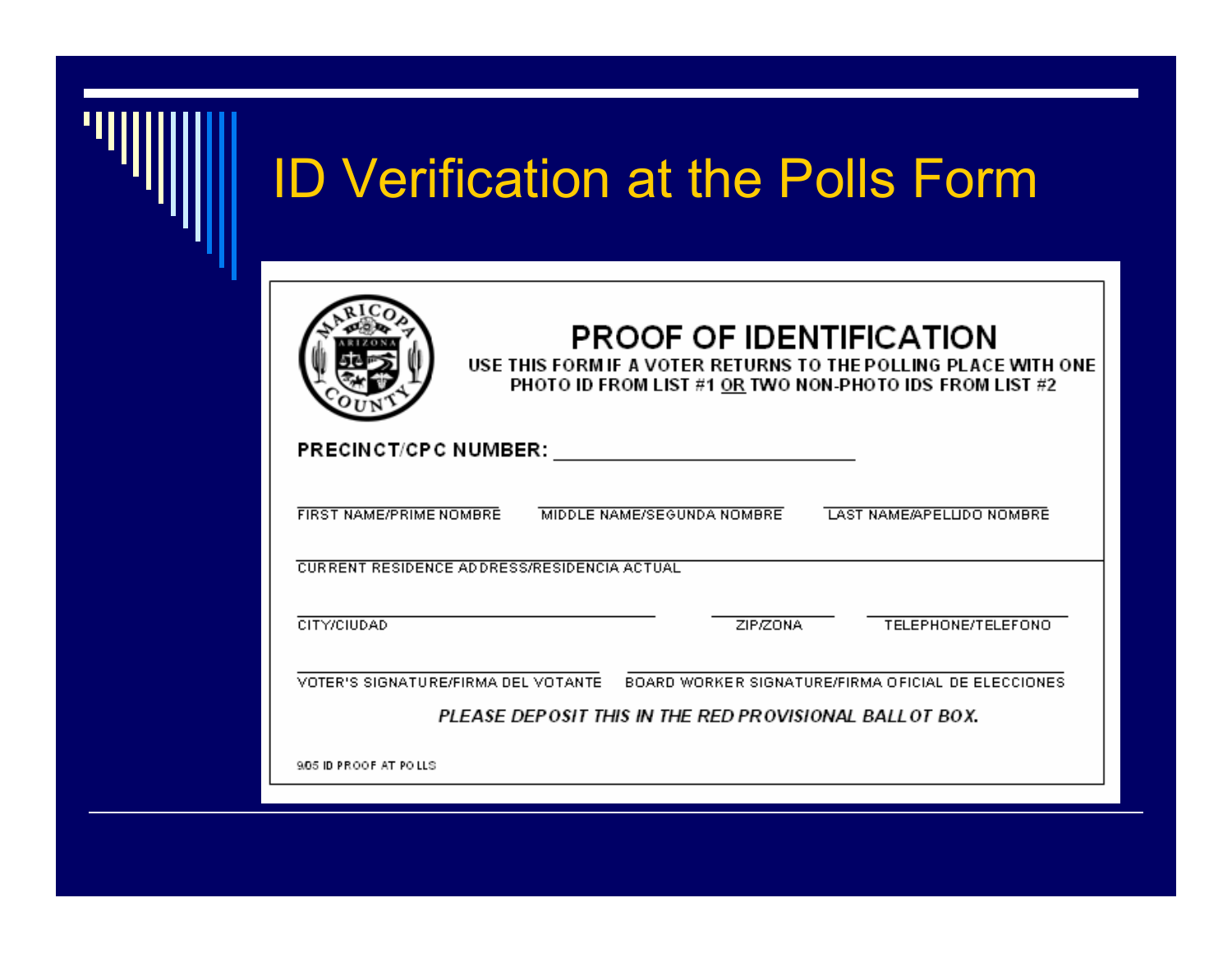

### Voter ID Verification Post Election Day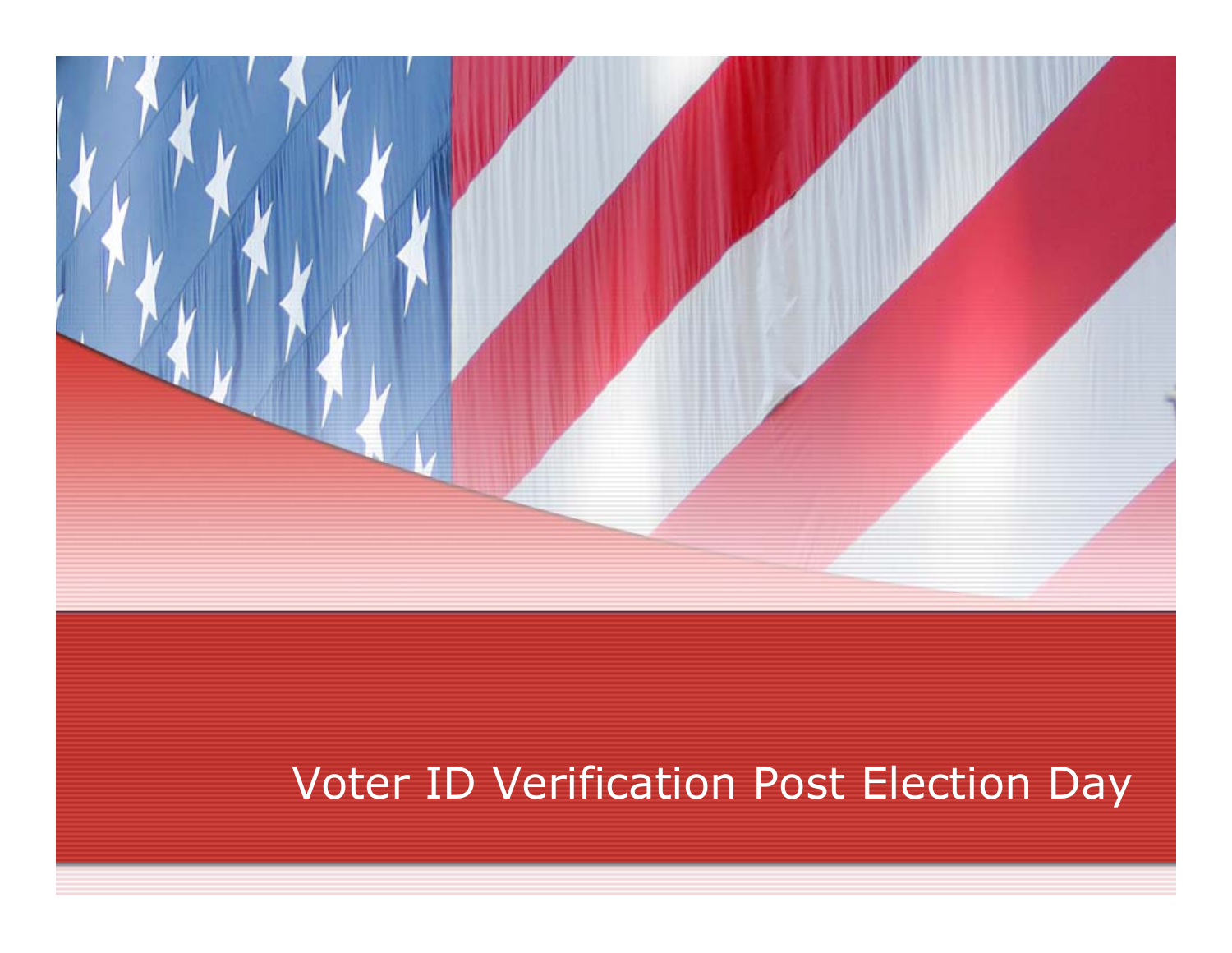

# ID Verification Sites:

(Sites will vary depending on election)

□ County Recorder & Election Offices □ City & Town Halls □ Early Voting Satellite Locations □ Libraries □ Community Colleges □ Tribal District Offices & Meeting Houses Mobile Units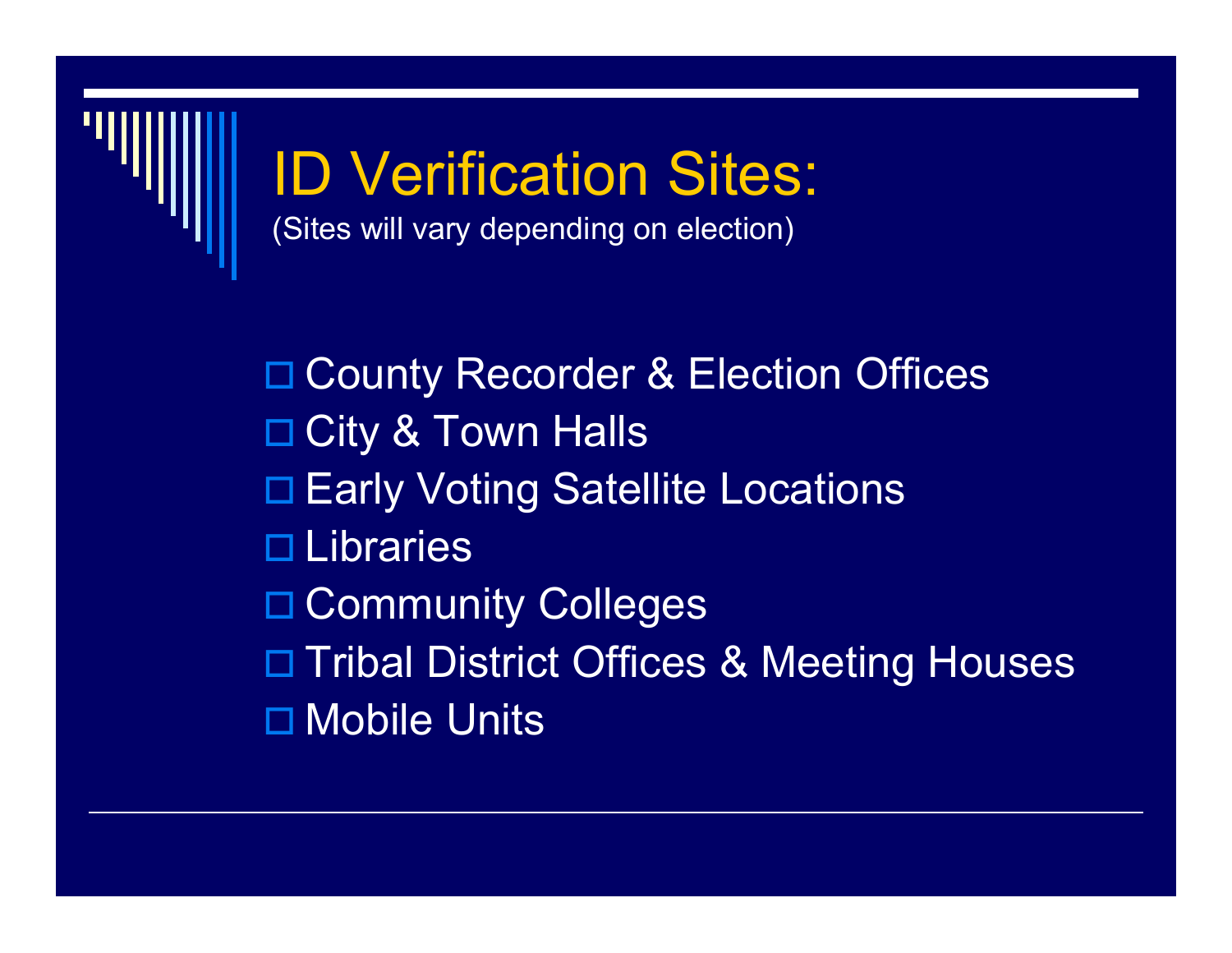